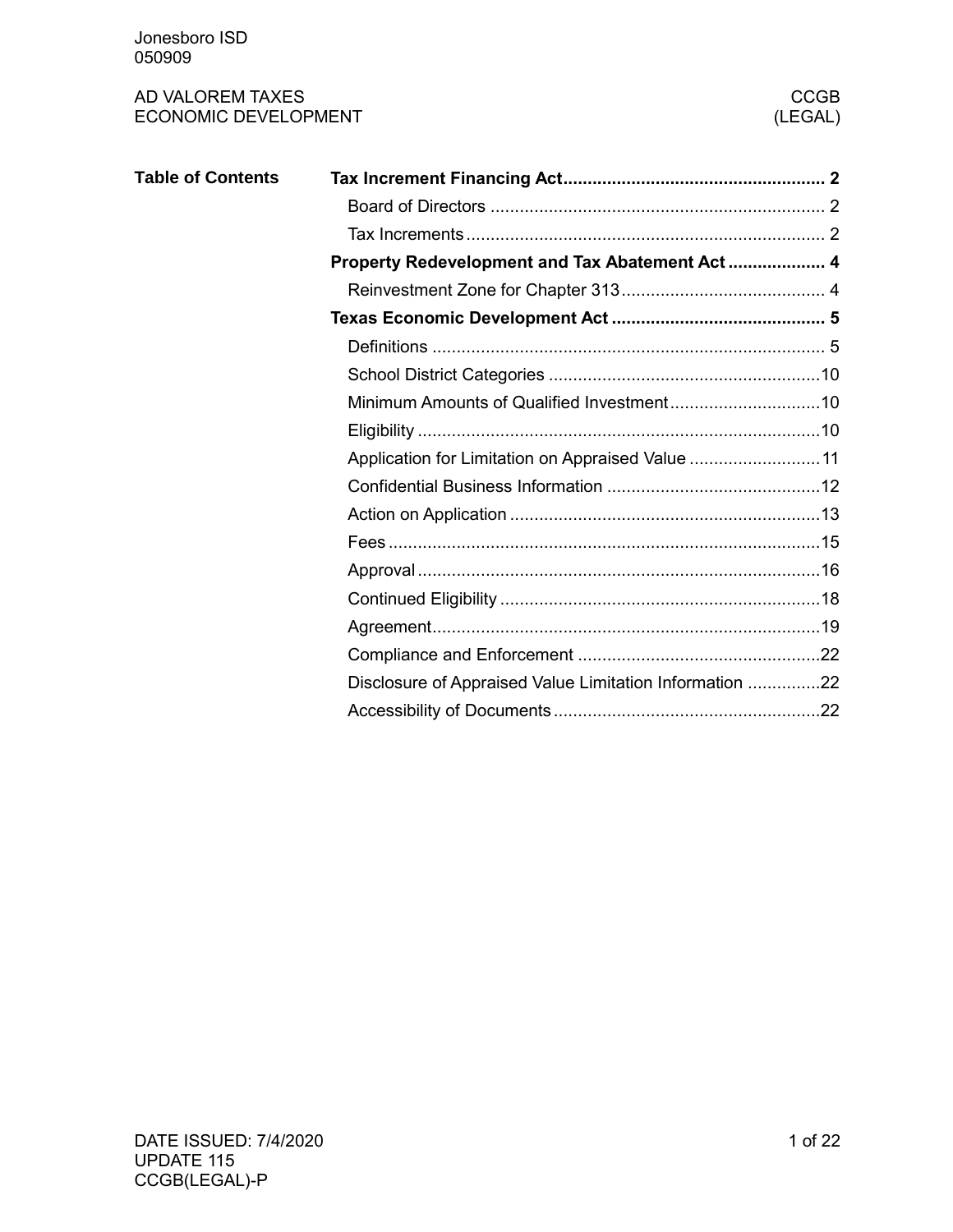<span id="page-1-2"></span><span id="page-1-1"></span><span id="page-1-0"></span>

| Jonesboro ISD<br>050909                                                   |                                                                                                                                                                                                                                                                                                                                                                                                                                                                                                                                                                                                                    |                        |
|---------------------------------------------------------------------------|--------------------------------------------------------------------------------------------------------------------------------------------------------------------------------------------------------------------------------------------------------------------------------------------------------------------------------------------------------------------------------------------------------------------------------------------------------------------------------------------------------------------------------------------------------------------------------------------------------------------|------------------------|
| AD VALOREM TAXES<br><b>ECONOMIC DEVELOPMENT</b>                           |                                                                                                                                                                                                                                                                                                                                                                                                                                                                                                                                                                                                                    | <b>CCGB</b><br>(LEGAL) |
| <b>Tax Increment</b><br><b>Financing Act</b><br><b>Board of Directors</b> | Except as provided at Large Municipality below, each district that<br>levies taxes on real property in a reinvestment zone designated by<br>a county or municipality in accordance with the Tax Increment Fi-<br>nancing Act, Tax Code Chapter 311, may appoint one member of<br>the reinvestment zone board of directors if the district has ap-<br>proved the payment of all or part of the tax increment produced by<br>the district into the tax increment fund for the zone. A district may<br>waive its right to appoint a director. Tax Code 311.009(a), (b)                                                |                        |
| Large<br>Municipality                                                     | In a reinvestment zone designated by a municipality which is<br>wholly or partially located in a county with a population of less than<br>1.8 million in which the principal municipality has a population of<br>1.1 million or more, each taxing unit that approves the payment of<br>all or part of its tax increment into the tax increment fund is entitled<br>to appoint a number of members to the board in proportion to the<br>taxing unit's pro rata share of the total anticipated tax increment to<br>be deposited into the tax increment fund during the term of the<br>zone. Tax Code 311.0091(a)-(c) |                        |
| <b>Tax Increments</b><br>Amount                                           | The amount of a district's tax increment for a year is the amount of<br>property taxes levied and assessed by the district for that year on<br>the captured appraised value of real property taxable by the district<br>and located in a reinvestment zone or the amount of property taxes<br>levied and collected by the district for that year on the captured ap-<br>praised value of real property taxable by the district and located in<br>a reinvestment zone. The board of the district shall determine<br>which of the methods is used to calculate the amount of the dis-<br>trict's tax increment.      |                        |
| "Captured<br>Appraised<br>Value"                                          | The captured appraised value of real property taxable by a district<br>for a year is the total taxable value of all real property taxable by<br>the district and located in a reinvestment zone for that year less the<br>tax increment base of the district.                                                                                                                                                                                                                                                                                                                                                      |                        |
| "Tax Increment<br>Base"                                                   | The tax increment base of a district is the total taxable value of all<br>real property taxable by the district and located in a reinvestment<br>zone for the year in which the zone was designated under Tax<br>Code Chapter 311.                                                                                                                                                                                                                                                                                                                                                                                 |                        |
|                                                                           | Tax Code 311.012                                                                                                                                                                                                                                                                                                                                                                                                                                                                                                                                                                                                   |                        |
| Collection and<br>Deposit                                                 | Each district that taxes real property located in a reinvestment<br>zone shall provide for the collection of its taxes in the zone as for<br>any other property taxed by the district. Each district shall pay into<br>the tax increment fund for the zone an amount equal to the tax in-<br>crement produced by the district, less the sum of:                                                                                                                                                                                                                                                                    |                        |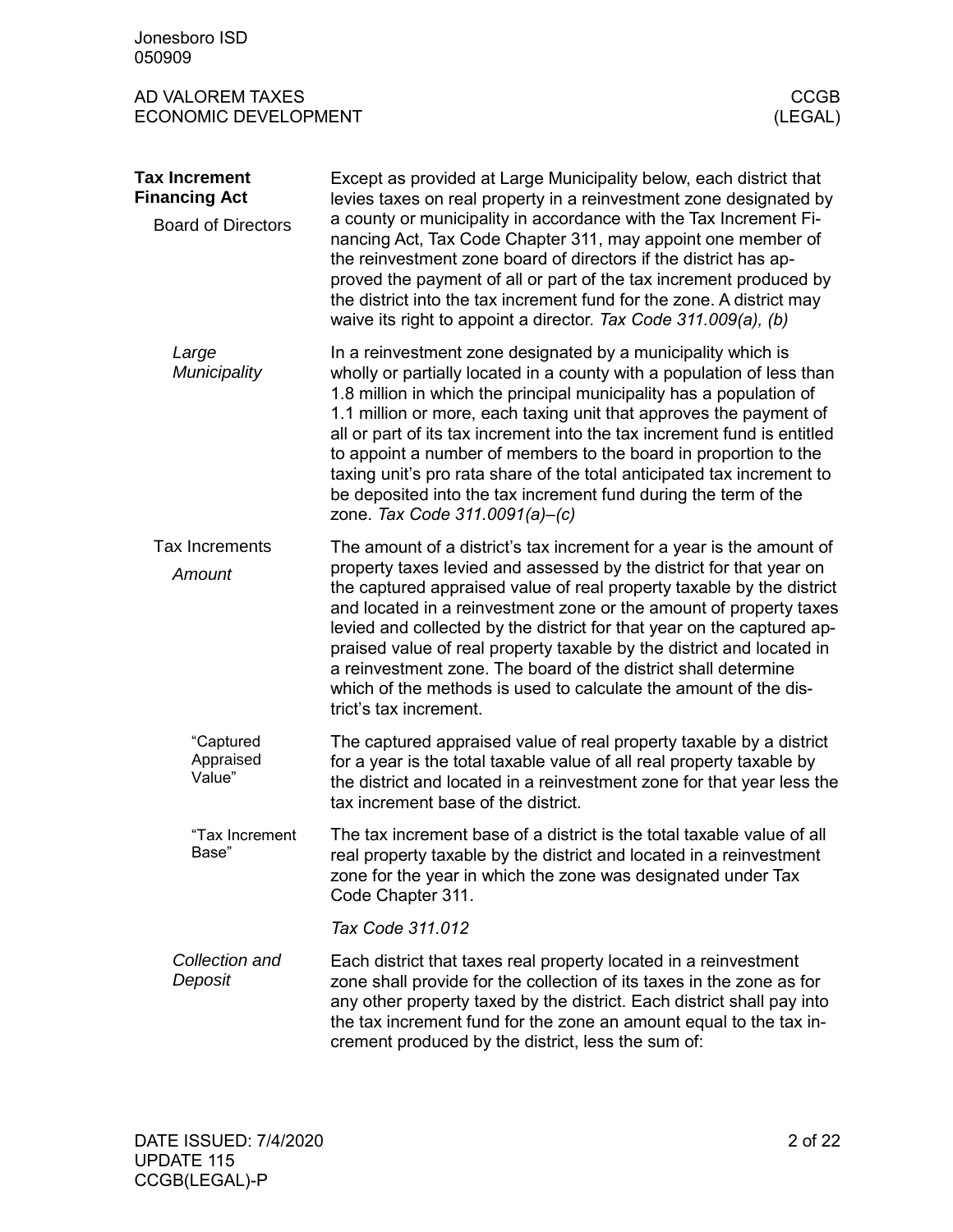- 1. Property taxes produced from the tax increments that are, by contract executed before the designation of the area as a reinvestment zone, required to be paid by the district to another political subdivision; and
- 2. A portion, not to exceed 15 percent, of the tax increment produced by the district as provided by the reinvestment zone financing plan or a larger portion as provided at Agreement Required below.

### *Tax Code 311.013(a)–(b)*

Notwithstanding any termination of the reinvestment zone and unless otherwise specified by an agreement between the district and the municipality or county that created the zone, a district shall make the required payment not later than the 90th day after the later of the delinquency date for district property taxes or the date the municipality or county that created the zone submits to the district an invoice specifying the tax increment produced by the district and the amount the district is required to pay into the tax increment fund for the zone. A district is not required to pay into a tax increment fund the applicable portion of a tax increment attributable to delinquent taxes until those taxes are collected. *Tax Code 311.013(c), (i)*

A district whose taxable value is reduced under Government Code 403.302(d)(4) (determination of district property values by the comptroller) shall pay into the tax increment fund, in addition to the amount otherwise required to be paid, an amount equal to the amount by which the amount of taxes the district would have been required to pay into the fund in the current year if the district levied taxes at the rate the district levied in 2005 exceeds the amount the district is otherwise required to pay into the fund in the year of the reduction. This additional amount may not exceed the amount the district receives in state aid for the current tax year under Education Code 48.253 (additional state aid for tax increment financing payments). The district shall pay the additional amount after the district receives the state aid to which the district is entitled for the current tax year under Education Code 48.253. *Tax Code 311.013(n)*

A district is not required to pay into the tax increment fund any of its tax increment produced from property located in a reinvestment zone designated under Tax Code 311.005(a) or in an area added to a reinvestment zone under Tax Code 311.007 unless the district enters into an agreement to do so with the governing body of the municipality or county that designated the zone. *Tax Code 311.013(f) Agreement Required*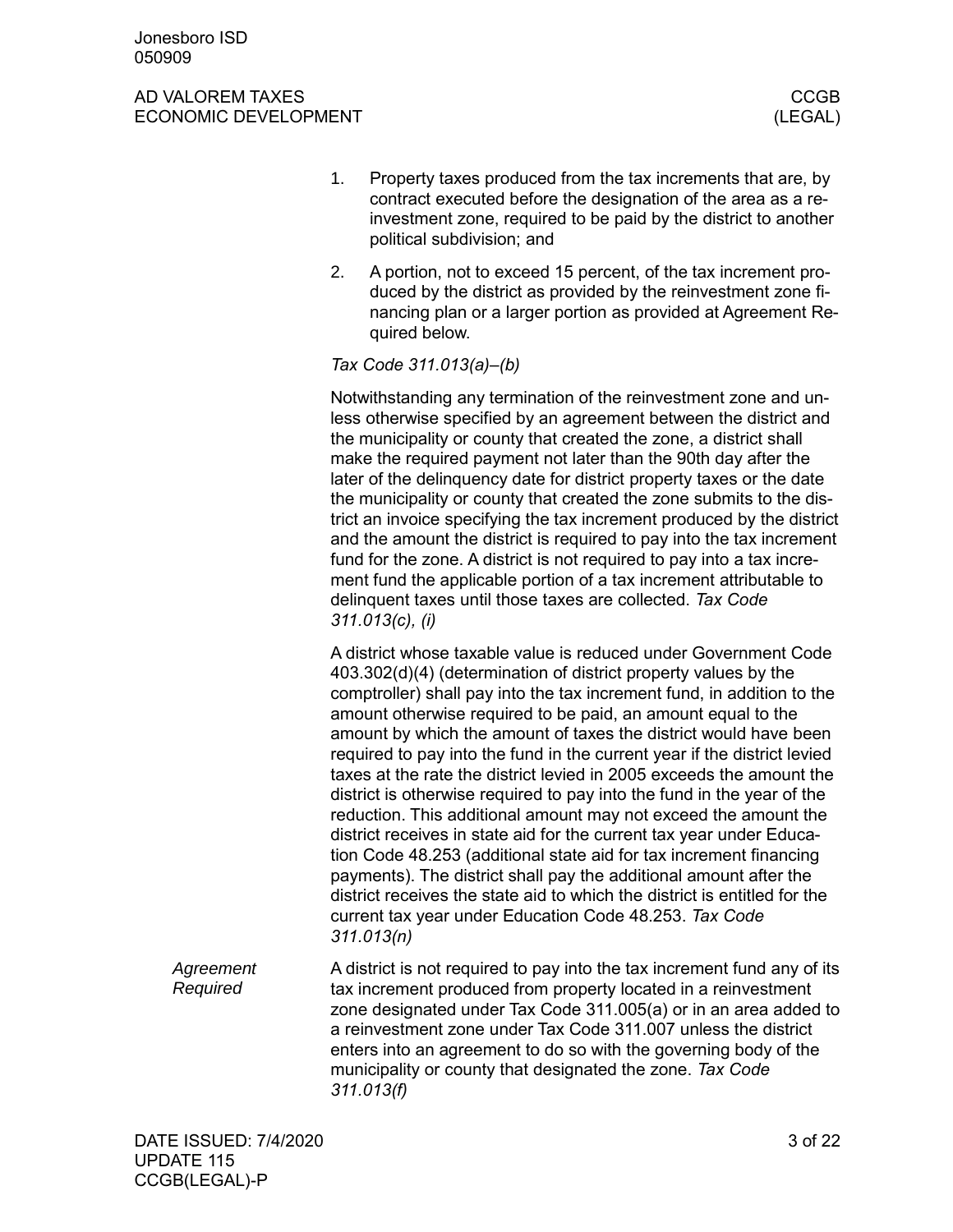<span id="page-3-1"></span><span id="page-3-0"></span>

|                                                                         |    |                                                                                                                                                                                                                                                                                                                                                                                                                                                                                                                                                                 | A district that participates in a zone is not required to increase the<br>percentage or amount of the tax increment to be contributed by the<br>district because of an amendment to the project plan or reinvest-<br>ment zone financing plan for the zone unless the board by official<br>action approves the amendment. Tax Code 311.011(g)                                                                                                                                                       |  |  |
|-------------------------------------------------------------------------|----|-----------------------------------------------------------------------------------------------------------------------------------------------------------------------------------------------------------------------------------------------------------------------------------------------------------------------------------------------------------------------------------------------------------------------------------------------------------------------------------------------------------------------------------------------------------------|-----------------------------------------------------------------------------------------------------------------------------------------------------------------------------------------------------------------------------------------------------------------------------------------------------------------------------------------------------------------------------------------------------------------------------------------------------------------------------------------------------|--|--|
|                                                                         |    | 311.013(k)                                                                                                                                                                                                                                                                                                                                                                                                                                                                                                                                                      | A district is not required to pay into the tax increment fund any of its<br>tax increment produced from property located in an area added to<br>the reinvestment zone under Tax Code 311.007(a) or (b) unless the<br>board enters into an agreement to do so with the governing body of<br>the municipality or county that created the zone. Tax Code                                                                                                                                               |  |  |
|                                                                         |    |                                                                                                                                                                                                                                                                                                                                                                                                                                                                                                                                                                 | If the governing body of the municipality or county that designated<br>a reinvestment zone extends the term of all or a portion of the<br>zone, a district is not required to participate in the zone or portion<br>of the zone for the extended term unless the district enters into a<br>written agreement to do so. Tax Code 311.007(c)                                                                                                                                                          |  |  |
|                                                                         |    | $311.017(a-1)$                                                                                                                                                                                                                                                                                                                                                                                                                                                                                                                                                  | Notwithstanding the designation of a later termination date under<br>Tax Code 311.017(a), a district that taxes real property located in<br>the reinvestment zone is not required to pay any of its tax incre-<br>ment into the tax increment fund for the zone after the termination<br>date designated in the ordinance or order creating the zone unless<br>the board enters into an agreement to do so with the governing<br>body of the municipality or county that created the zone. Tax Code |  |  |
| <b>Property</b><br><b>Redevelopment and</b><br><b>Tax Abatement Act</b> |    |                                                                                                                                                                                                                                                                                                                                                                                                                                                                                                                                                                 | On or after September 1, 2001, a school district may not enter into<br>a tax abatement agreement under Tax Code Chapter 312. Tax<br>Code 312.002(f)                                                                                                                                                                                                                                                                                                                                                 |  |  |
| <b>Reinvestment Zone</b><br>for Chapter 313                             |    | Notwithstanding any other provision of Tax Code Chapter 312 to<br>the contrary, the board, in the manner required for official action<br>and for purposes of Tax Code Chapter 313, Subchapter B or C<br>[see Texas Economic Development Act below], may designate an<br>area entirely within the territory of the district as a reinvestment<br>zone if the board finds that, as a result of the designation and the<br>granting of a limitation on appraised value, for property located in<br>the reinvestment zone, the designation is reasonably likely to: |                                                                                                                                                                                                                                                                                                                                                                                                                                                                                                     |  |  |
|                                                                         | 1. |                                                                                                                                                                                                                                                                                                                                                                                                                                                                                                                                                                 | Contribute to the expansion of primary employment in the re-<br>investment zone; or                                                                                                                                                                                                                                                                                                                                                                                                                 |  |  |
|                                                                         | 2. |                                                                                                                                                                                                                                                                                                                                                                                                                                                                                                                                                                 | Attract major investment in the reinvestment zone that would:                                                                                                                                                                                                                                                                                                                                                                                                                                       |  |  |
|                                                                         |    | a.                                                                                                                                                                                                                                                                                                                                                                                                                                                                                                                                                              | Be a benefit to property in the reinvestment zone and to<br>the district; and                                                                                                                                                                                                                                                                                                                                                                                                                       |  |  |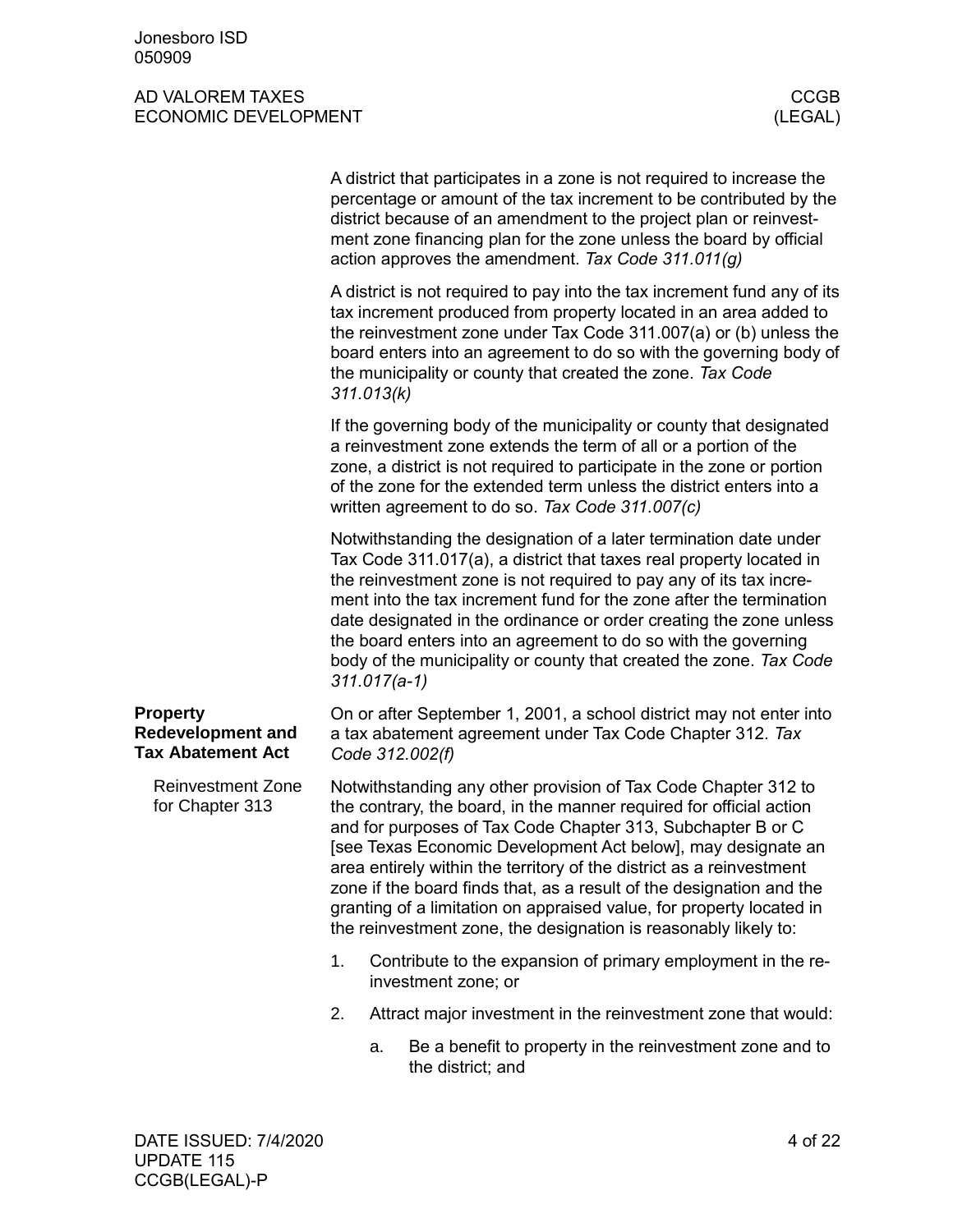<span id="page-4-1"></span><span id="page-4-0"></span>

|                                                 |    | b.                                                                                                                                                                                                                                                                                                                                                                                                                                                       | Contribute to the economic development of the region of<br>this state in which the district is located.                                                                                                                                                        |  |  |
|-------------------------------------------------|----|----------------------------------------------------------------------------------------------------------------------------------------------------------------------------------------------------------------------------------------------------------------------------------------------------------------------------------------------------------------------------------------------------------------------------------------------------------|----------------------------------------------------------------------------------------------------------------------------------------------------------------------------------------------------------------------------------------------------------------|--|--|
|                                                 |    |                                                                                                                                                                                                                                                                                                                                                                                                                                                          | The board may seek the recommendation of the commissioners<br>court of each county and the governing body of each municipality<br>that has territory in the district before designating an area as a rein-<br>vestment zone.                                   |  |  |
|                                                 |    |                                                                                                                                                                                                                                                                                                                                                                                                                                                          | Tax Code 312.0025                                                                                                                                                                                                                                              |  |  |
| <b>Texas Economic</b><br><b>Development Act</b> |    |                                                                                                                                                                                                                                                                                                                                                                                                                                                          | In implementing the Texas Economic Development Act, Tax Code<br>Chapter 313, districts should strictly interpret the criteria and selec-<br>tion guidelines provided by Chapter 313 and approve only those<br>applications for an ad valorem tax benefit that: |  |  |
|                                                 | 1. |                                                                                                                                                                                                                                                                                                                                                                                                                                                          | Enhance the local community;                                                                                                                                                                                                                                   |  |  |
|                                                 | 2. |                                                                                                                                                                                                                                                                                                                                                                                                                                                          | Improve the local public education system;                                                                                                                                                                                                                     |  |  |
|                                                 | 3. |                                                                                                                                                                                                                                                                                                                                                                                                                                                          | Create high-paying jobs; and                                                                                                                                                                                                                                   |  |  |
|                                                 | 4. |                                                                                                                                                                                                                                                                                                                                                                                                                                                          | Advance the economic development goals of Texas.                                                                                                                                                                                                               |  |  |
|                                                 |    |                                                                                                                                                                                                                                                                                                                                                                                                                                                          | Tax Code 313.004(3)                                                                                                                                                                                                                                            |  |  |
| <b>Definitions</b><br>Agreement                 |    | "Agreement" means the written agreement between the board and<br>the approved applicant on the form adopted by reference in 34 Ad-<br>ministrative Code 9.1052 (Forms) to implement a limitation on the<br>appraised value for district maintenance and operations ad val-<br>orem property tax purposes on an entity's qualified property, re-<br>quired by Tax Code 313.027(d).                                                                        |                                                                                                                                                                                                                                                                |  |  |
| Agreement<br>Holder                             |    | "Agreement holder" means an entity that has executed an agree-<br>ment with a district.                                                                                                                                                                                                                                                                                                                                                                  |                                                                                                                                                                                                                                                                |  |  |
| Applicant                                       |    | "Applicant" means an entity that has applied for a limitation on ap-<br>praised value for district maintenance and operations ad valorem<br>property tax purposes on the entity's property, as provided by Tax<br>Code Chapter 313.                                                                                                                                                                                                                      |                                                                                                                                                                                                                                                                |  |  |
| Application                                     |    | "Application" means an application for limitation of appraised value<br>for district maintenance and operations ad valorem property tax<br>purposes on an entity's qualified property on the form adopted by<br>reference in 34 Administrative Code 9.1052 (Forms), the schedules<br>attached thereto, and the documentation submitted by an entity for<br>the purpose of obtaining an agreement for a limitation on appraised<br>value from a district. |                                                                                                                                                                                                                                                                |  |  |
| Application<br><b>Review Start</b><br>Date      |    |                                                                                                                                                                                                                                                                                                                                                                                                                                                          | "Application review start date" means the later date of either the<br>date on which the district issues its written notice that an applicant<br>has submitted a completed application or the date on which the                                                 |  |  |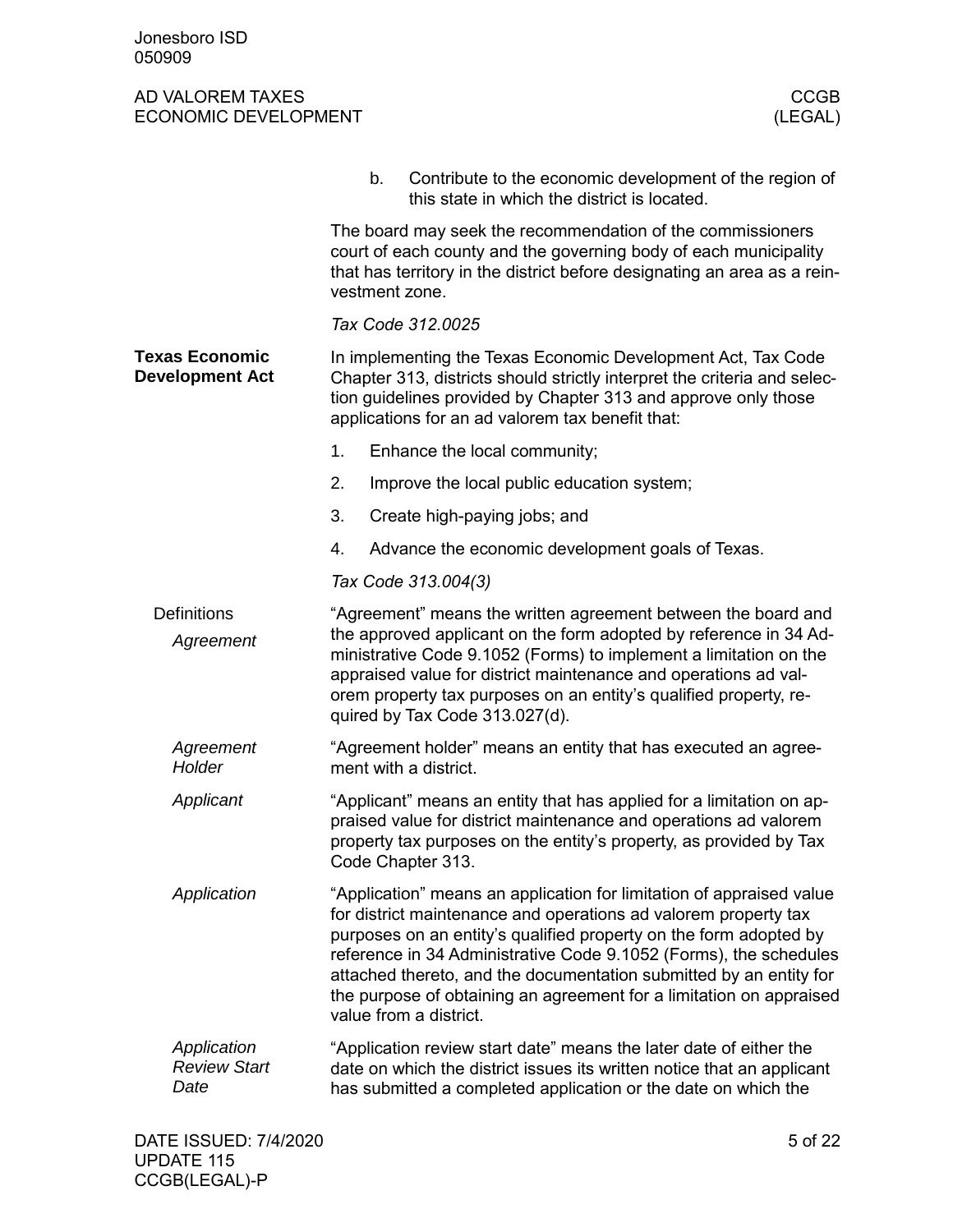| Jonesboro ISD<br>050909                         |                |                                                                                                                                                                                                                                                                                                                                                                                                                                                                                                                                                                                                 |
|-------------------------------------------------|----------------|-------------------------------------------------------------------------------------------------------------------------------------------------------------------------------------------------------------------------------------------------------------------------------------------------------------------------------------------------------------------------------------------------------------------------------------------------------------------------------------------------------------------------------------------------------------------------------------------------|
| AD VALOREM TAXES<br><b>ECONOMIC DEVELOPMENT</b> |                | <b>CCGB</b><br>(LEGAL)                                                                                                                                                                                                                                                                                                                                                                                                                                                                                                                                                                          |
|                                                 |                | comptroller issues its written notice that an applicant has submitted<br>a completed application.                                                                                                                                                                                                                                                                                                                                                                                                                                                                                               |
| Completed<br>Application                        |                | "Completed application" means an application in the form and<br>number and containing all the information required pursuant to 34<br>Administrative Code 9.1053 (Entity Requesting Agreement to Limit<br>Appraised Value), that has been determined by the district and the<br>comptroller to include all minimum requirements for consideration.                                                                                                                                                                                                                                               |
| Entity                                          |                | "Entity" means any entity upon which a tax is imposed by Tax Code<br>171.001, including a combined group as defined by Tax Code<br>171.0001(7) or members of a combined group, provided, however,<br>an entity does not include a sole proprietorship, partnership, or lim-<br>ited liability partnership.                                                                                                                                                                                                                                                                                      |
|                                                 |                | 34 TAC 9.1051(1), (2), (3), (7), (10), (12), (20)                                                                                                                                                                                                                                                                                                                                                                                                                                                                                                                                               |
| Qualified                                       |                | "Qualified investment" means:                                                                                                                                                                                                                                                                                                                                                                                                                                                                                                                                                                   |
| Investment                                      | 1.<br>that is: | Tangible personal property that is first placed in service in this<br>state during the applicable qualifying time period that begins<br>on or after January 1, 2002, without regard to whether the<br>property is affixed to or incorporated into real property, and                                                                                                                                                                                                                                                                                                                            |
|                                                 | a.             | Described as Section 1245 property by Section 1245(a),<br>Internal Revenue Code of 1986;                                                                                                                                                                                                                                                                                                                                                                                                                                                                                                        |
|                                                 | b.             | Used in connection with the manufacturing, processing,<br>or fabrication in a cleanroom environment of a semicon-<br>ductor product, without regard to whether the property is<br>actually located in the cleanroom environment, including<br>integrated systems, fixtures, and piping; all property nec-<br>essary or adapted to reduce contamination or to control<br>airflow, temperature, humidity, chemical purity, or other<br>environmental conditions or manufacturing tolerances;<br>and production equipment and machinery, moveable<br>cleanroom partitions, and cleanroom lighting; |
|                                                 | c.             | Used in connection with the operation of a nuclear elec-<br>tric power generation facility, including property, including<br>pressure vessels, pumps, turbines, generators, and con-<br>densers, used to produce nuclear electric power; and<br>property and systems necessary to control radioactive<br>contamination;                                                                                                                                                                                                                                                                         |
|                                                 | d.             | Used in connection with operating an integrated gasifica-<br>tion combined cycle electric generation facility, including<br>property used to produce electric power by means of a                                                                                                                                                                                                                                                                                                                                                                                                               |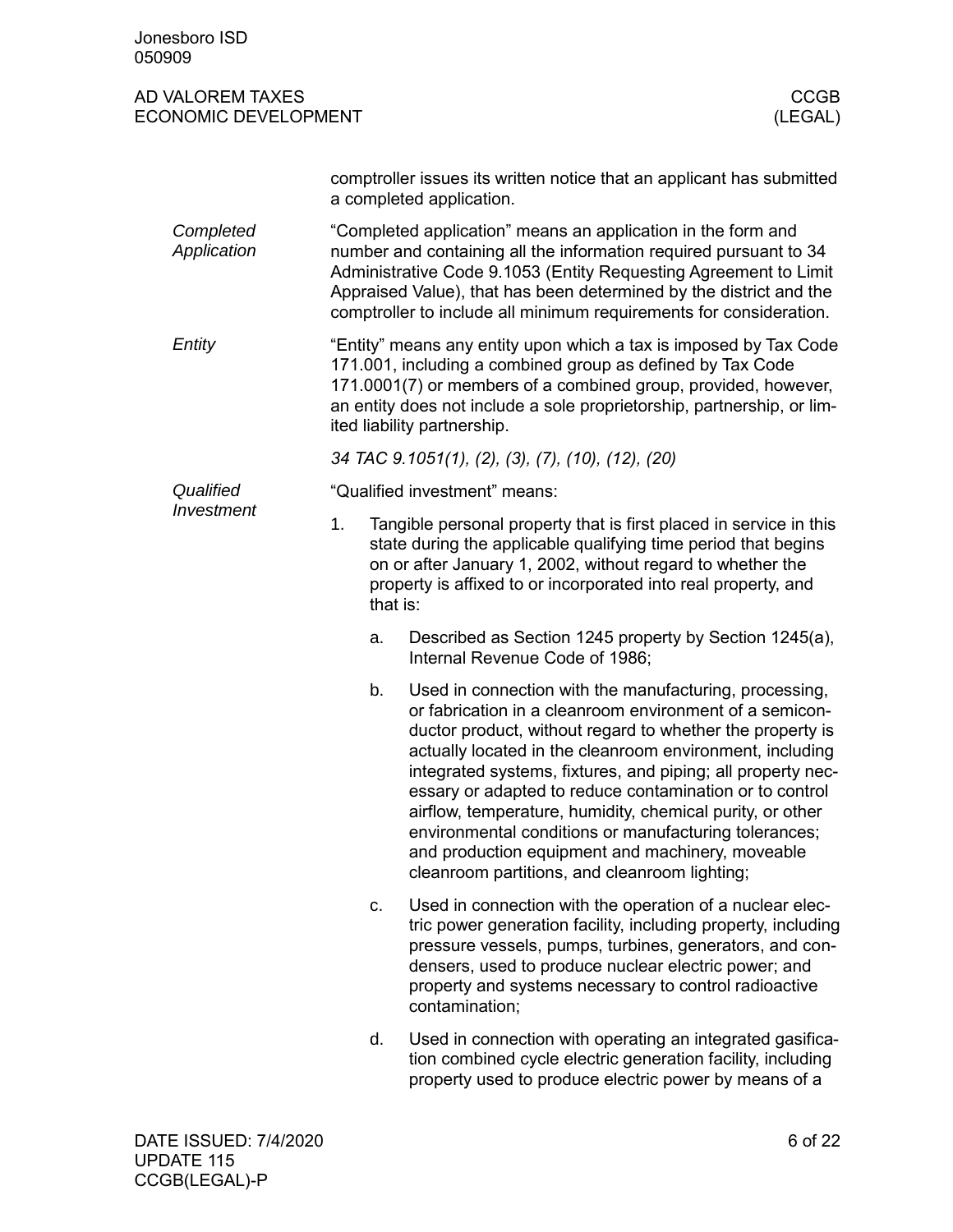|           |    |                             | combined combustion turbine and steam turbine applica-<br>tion using synthetic gas or another product produced by<br>the gasification of coal or another carbon-based feed-<br>stock; or property used in handling materials to be used<br>as feedstock for gasification or used in the gasification<br>process to produce synthetic gas or another carbon-<br>based feedstock for use in the production of electric<br>power in the manner described herein; |  |  |  |
|-----------|----|-----------------------------|---------------------------------------------------------------------------------------------------------------------------------------------------------------------------------------------------------------------------------------------------------------------------------------------------------------------------------------------------------------------------------------------------------------------------------------------------------------|--|--|--|
|           |    | е.                          | Used in connection with operating an advanced clean<br>energy project, as defined by Health and Safety Code<br>382.003; or                                                                                                                                                                                                                                                                                                                                    |  |  |  |
|           | 2. |                             | A building or a permanent, nonremovable component of a<br>building that is built or constructed during the applicable quali-<br>fying time period that begins on or after January 1, 2002, and<br>that houses tangible personal property described by items<br>1a-e above.                                                                                                                                                                                    |  |  |  |
|           |    |                             | Tax Code 313.021(1)                                                                                                                                                                                                                                                                                                                                                                                                                                           |  |  |  |
| Qualified |    | "Qualified property" means: |                                                                                                                                                                                                                                                                                                                                                                                                                                                               |  |  |  |
| Property  | 1. | Land:                       |                                                                                                                                                                                                                                                                                                                                                                                                                                                               |  |  |  |
|           |    | a.                          | That is located in an area designated as a reinvestment<br>zone under Tax Code Chapter 311 or 312 or as an enter-<br>prise zone under Government Code Chapter 2303;                                                                                                                                                                                                                                                                                           |  |  |  |
|           |    | b.                          | On which a person proposes to construct a new building<br>or erect or affix a new improvement that does not exist<br>before the date the person submits a complete applica-<br>tion for a limitation on appraised value under Tax Code<br>Chapter 313, Subchapter B;                                                                                                                                                                                          |  |  |  |
|           |    | c.                          | That is not subject to a tax abatement agreement en-<br>tered into by a district under Tax Code Chapter 312; and                                                                                                                                                                                                                                                                                                                                              |  |  |  |
|           |    | d.                          | On which, in connection with the new building or new im-<br>provement described by item 1b above, the owner or<br>lessee of, or the holder of another possessory interest in,<br>the land proposes to:                                                                                                                                                                                                                                                        |  |  |  |
|           |    |                             | (1)<br>Make a qualified investment in an amount equal to<br>at least the minimum amount required by Tax Code<br>313.023; and                                                                                                                                                                                                                                                                                                                                  |  |  |  |
|           |    |                             | Create at least 25 new qualifying jobs, except as<br>(2)<br>provided at Exception below;                                                                                                                                                                                                                                                                                                                                                                      |  |  |  |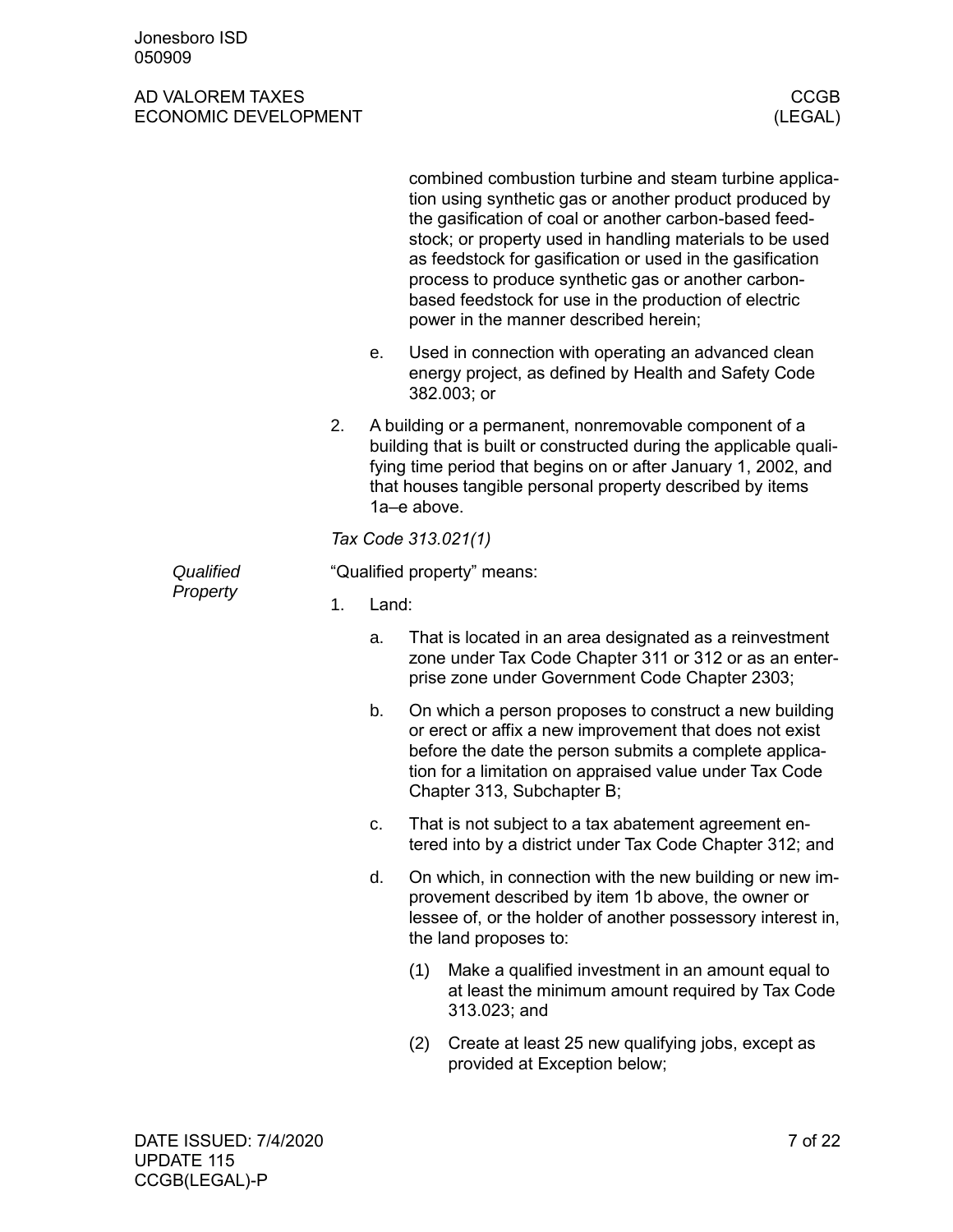|                | 2. | The new building or other new improvement described by<br>item 1b above; and                                                                                                                                                                                                                                                                                                                                                                                          |  |  |
|----------------|----|-----------------------------------------------------------------------------------------------------------------------------------------------------------------------------------------------------------------------------------------------------------------------------------------------------------------------------------------------------------------------------------------------------------------------------------------------------------------------|--|--|
| 3.             |    | Tangible personal property:                                                                                                                                                                                                                                                                                                                                                                                                                                           |  |  |
|                |    | That is not subject to a tax abatement agreement en-<br>a.<br>tered into by a district under Tax Code Chapter 312;                                                                                                                                                                                                                                                                                                                                                    |  |  |
|                |    | For which a sales and use tax refund is not claimed un-<br>b.<br>der Tax Code 151.3186; and                                                                                                                                                                                                                                                                                                                                                                           |  |  |
|                |    | Except for new equipment described in Tax Code<br>c.<br>151.318 $(q)$ or $(q-1)$ , that is first placed in service in the<br>new building, in the newly expanded building, or in or on<br>the new improvement described by item 1b above, or on<br>the land on which that new building or new improvement<br>is located, if the personal property is ancillary and neces-<br>sary to the business conducted in that new building or in<br>or on that new improvement. |  |  |
|                |    | Tax Code 313.021(2); see also 34 TAC 9.1051(16) (additional re-<br>quirements for "Qualified Property")                                                                                                                                                                                                                                                                                                                                                               |  |  |
| Exception      |    | For purposes of Tax Code Chapter 313, Subchapter C, applicable<br>to certain rural districts, a property owner is required to create at<br>least 10 qualifying jobs. Tax Code 313.051(b)                                                                                                                                                                                                                                                                              |  |  |
| Qualifying Job |    | "Qualifying job" means a permanent full-time job that:                                                                                                                                                                                                                                                                                                                                                                                                                |  |  |
|                | 1. | Requires at least 1,600 hours of work a year;                                                                                                                                                                                                                                                                                                                                                                                                                         |  |  |
|                | 2. | Is not transferred from one area in this state to another area<br>in this state;                                                                                                                                                                                                                                                                                                                                                                                      |  |  |
|                | 3. | Is not created to replace a previous employee;                                                                                                                                                                                                                                                                                                                                                                                                                        |  |  |
|                | 4. | Is covered by a group health benefit plan for which the busi-<br>ness offers to pay at least 80 percent of the premiums or<br>other charges assessed for employee-only coverage under<br>the plan, regardless of whether an employee may voluntarily<br>waive the coverage; and                                                                                                                                                                                       |  |  |
|                | 5. | Pays at least 110 percent of the county average weekly wage<br>for manufacturing jobs in the county where the job is located.                                                                                                                                                                                                                                                                                                                                         |  |  |
|                |    | Tax Code 313.021(3); 34 TAC 9.1051(30)                                                                                                                                                                                                                                                                                                                                                                                                                                |  |  |
|                |    | To be eligible for a limitation on appraised value under Tax Code<br>Chapter 313, the property owner must create the required number<br>of new qualifying jobs and the average weekly wage for all jobs                                                                                                                                                                                                                                                               |  |  |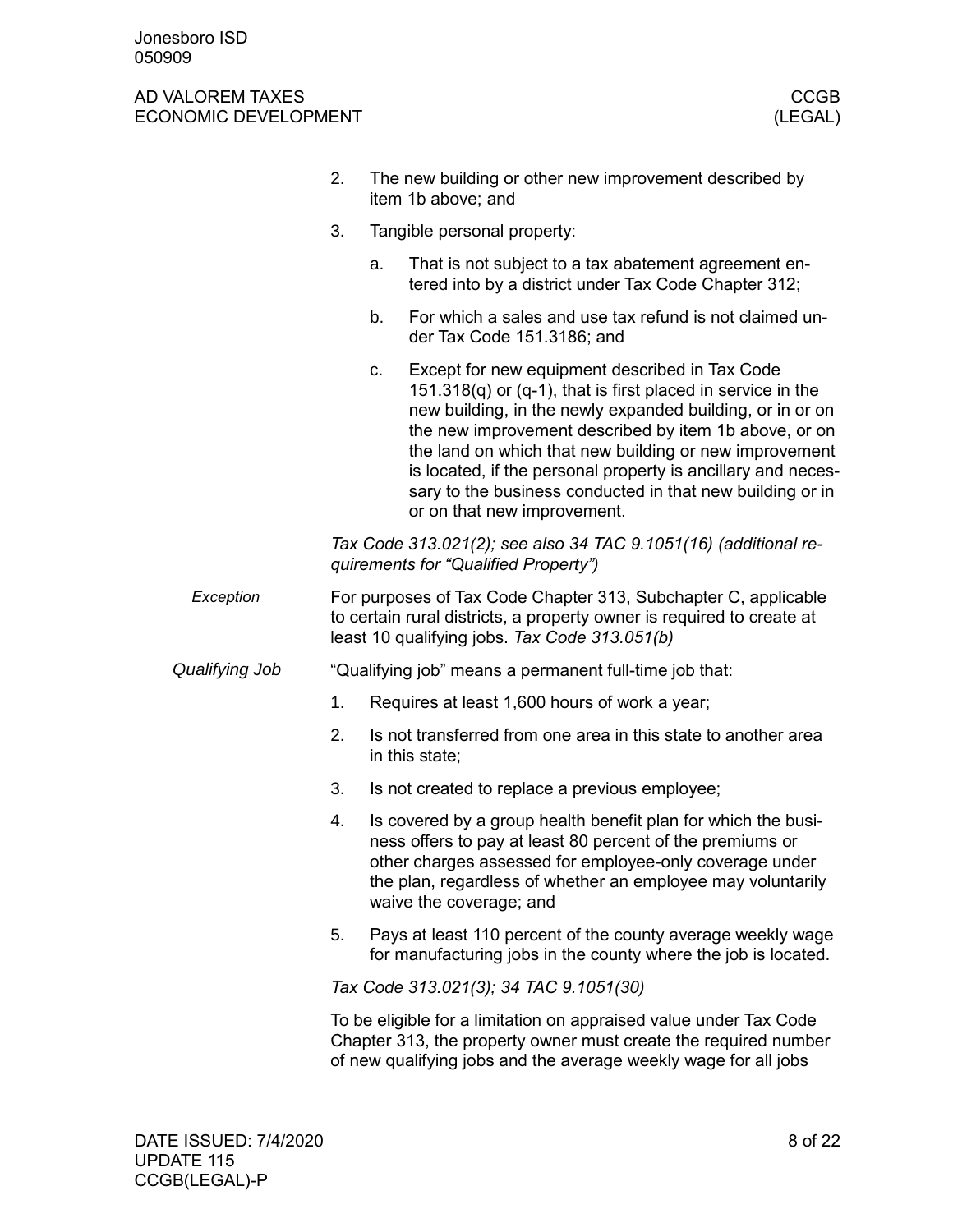created that are not qualifying jobs must exceed the county average weekly wage for all jobs in the county where the jobs are located. *Tax Code 313.024(d)* Notwithstanding any other provision of Tax Code Chapter 313 to the contrary, the board may waive the new jobs creation requirement and approve an application if the board makes a finding that the jobs creation requirement exceeds the industry standard for the number of employees reasonably necessary for the operation of the facility of the property owner that is described in the application. *Tax Code 313.025(f-1)* "Qualifying time period" means: 1. The period that begins on the date that a person's application for a limitation on appraised value under Tax Code Chapter 313 is approved by the board and ends on December 31 of the second tax year that begins after that date, except as provided by items 2 and 3 below or Tax Code 313.027(h); 2. In connection with a nuclear electric power generation facility, the first seven tax years that begin on or after the third anniversary of the date the district approves the property owner's application for a limitation on appraised value, unless a shorter time period is agreed to by the board and the property owner; or 3. In connection with an advanced clean energy project, the first five tax years that begin on or after the third anniversary of the date the district approves the property owner's application for a limitation on appraised value, unless a shorter time period is agreed to by the board and the property owner. *Tax Code 313.021(4)* "Substantive document" means a document or other information or data in electronic media determined by the comptroller to substantially involve or include information or data significant to an application, the evaluation or consideration of an application, or the agreement or implementation of an agreement for limitation of appraised value pursuant to Tax Code Chapter 313. The term includes, but is not limited to, any application requesting a limitation on appraised value and any amendments or supplements, any economic impact evaluation made in connection with an application, any agreement between applicant and the district and any subsequent amendments or assignments, any district written finding or report filed with the comptroller as required under 34 Administrative Code Chapter 9, Subchapter F; and any completed annual eligibility report (Form 50-772A) submitted to the comptroller. The term shall Waiver of New Jobs Creation Requirement *Qualifying Time Period Substantive Document*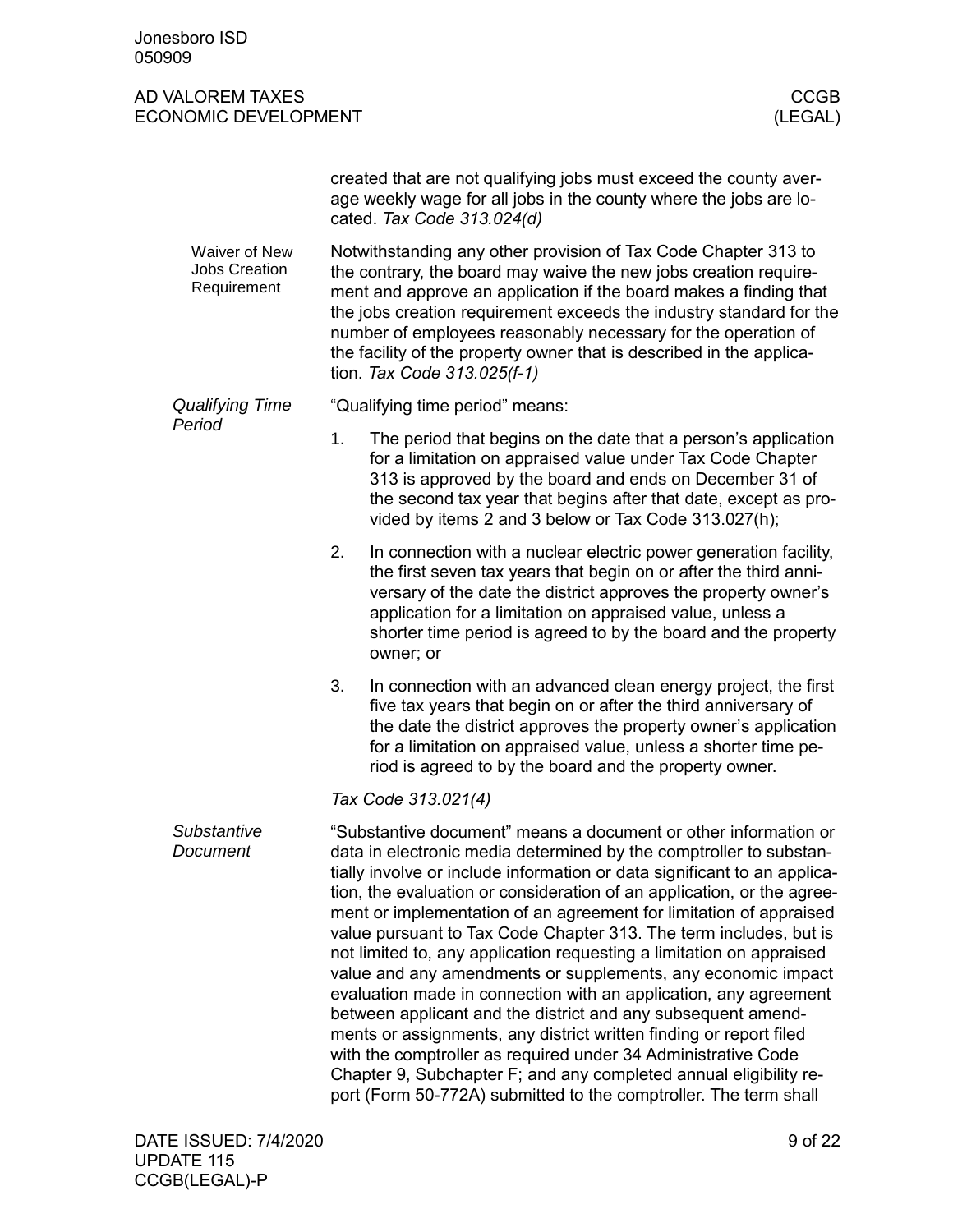<span id="page-9-2"></span><span id="page-9-1"></span><span id="page-9-0"></span>

| Jonesboro ISD<br>050909                                             |                                                                                                                                                                                                                                                                                                                                                                                                                                                                                                                                                                                                                                                                                                                                                                                                                                                                                  |
|---------------------------------------------------------------------|----------------------------------------------------------------------------------------------------------------------------------------------------------------------------------------------------------------------------------------------------------------------------------------------------------------------------------------------------------------------------------------------------------------------------------------------------------------------------------------------------------------------------------------------------------------------------------------------------------------------------------------------------------------------------------------------------------------------------------------------------------------------------------------------------------------------------------------------------------------------------------|
| AD VALOREM TAXES<br><b>ECONOMIC DEVELOPMENT</b>                     | <b>CCGB</b><br>(LEGAL)                                                                                                                                                                                                                                                                                                                                                                                                                                                                                                                                                                                                                                                                                                                                                                                                                                                           |
|                                                                     | not include any employee names or other personal identifying in-<br>formation that is submitted to the comptroller. Positions can be de-<br>scribed by job type, category, or general title. 34 TAC 9.1051(19)                                                                                                                                                                                                                                                                                                                                                                                                                                                                                                                                                                                                                                                                   |
| <b>School District</b><br>Categories                                | For purposes of determining the required minimum amount of a<br>qualified investment and the minimum amount of a limitation on ap-<br>praised value, districts to which Tax Code Chapter 313, Subchapter<br>B applies are categorized according to the taxable value of prop-<br>erty in the district for the preceding tax year under Government<br>Code Chapter 403, Subchapter M (comptroller's study of school<br>district property values), as set out in Tax Code 313.022. Tax Code<br>313.022(b); 34 TAC 9.1058(d)                                                                                                                                                                                                                                                                                                                                                        |
|                                                                     | For purposes of determining the required minimum amount of a<br>qualified investment and the minimum amount of a limitation on ap-<br>praised value, districts to which Tax Code Chapter 313, Subchapter<br>C applies are categorized according to the taxable value of indus-<br>trial property in the district for the preceding tax year under Gov-<br>ernment Code Chapter 403, Subchapter M (comptroller's study of<br>school district property values), as set out in Tax Code 313.052.<br>Tax Code 313.052; 34 TAC 9.1058(d)                                                                                                                                                                                                                                                                                                                                              |
| <b>Minimum Amounts</b><br>of Qualified<br>Investment                | For each category of district established by Tax Code 313.022, the<br>minimum amount of a qualified investment is set out in Tax Code<br>313.023. Tax Code 313.023                                                                                                                                                                                                                                                                                                                                                                                                                                                                                                                                                                                                                                                                                                               |
|                                                                     | For each category of district established by Tax Code 313.052, the<br>minimum amount of a qualified investment is set out in Tax Code<br>313.053. Tax Code 313.053                                                                                                                                                                                                                                                                                                                                                                                                                                                                                                                                                                                                                                                                                                               |
| Eligibility                                                         | Tax Code Chapter 313, Subchapters B and C apply only to prop-<br>erty owned by an entity subject to franchise tax (Tax Code Chapter<br>171). To be eligible for a limitation on appraised value, the entity<br>must use the property for a purpose stated in Tax Code 313.024.                                                                                                                                                                                                                                                                                                                                                                                                                                                                                                                                                                                                   |
| <b>Exception for</b><br><b>Wind-Powered</b><br><b>Energy Device</b> | An owner of a parcel of land that is located wholly or partly in a re-<br>investment zone, a new building constructed on the parcel of land,<br>a new improvement erected or affixed on the parcel of land, or tan-<br>gible personal property placed in service in the building or improve-<br>ment or on the parcel of land may not receive a limitation on ap-<br>praised value for the parcel of land, building, improvement, or<br>tangible personal property under an agreement under Tax Code<br>Chapter 313, Subchapter B that is entered into on or after Septem-<br>ber 1, 2017, if, on or after that date, a wind-powered energy device<br>is installed or constructed on the same parcel of land at a location<br>that is within 25 nautical miles of the boundaries of a military avia-<br>tion facility located in this state. This prohibition applies regardless |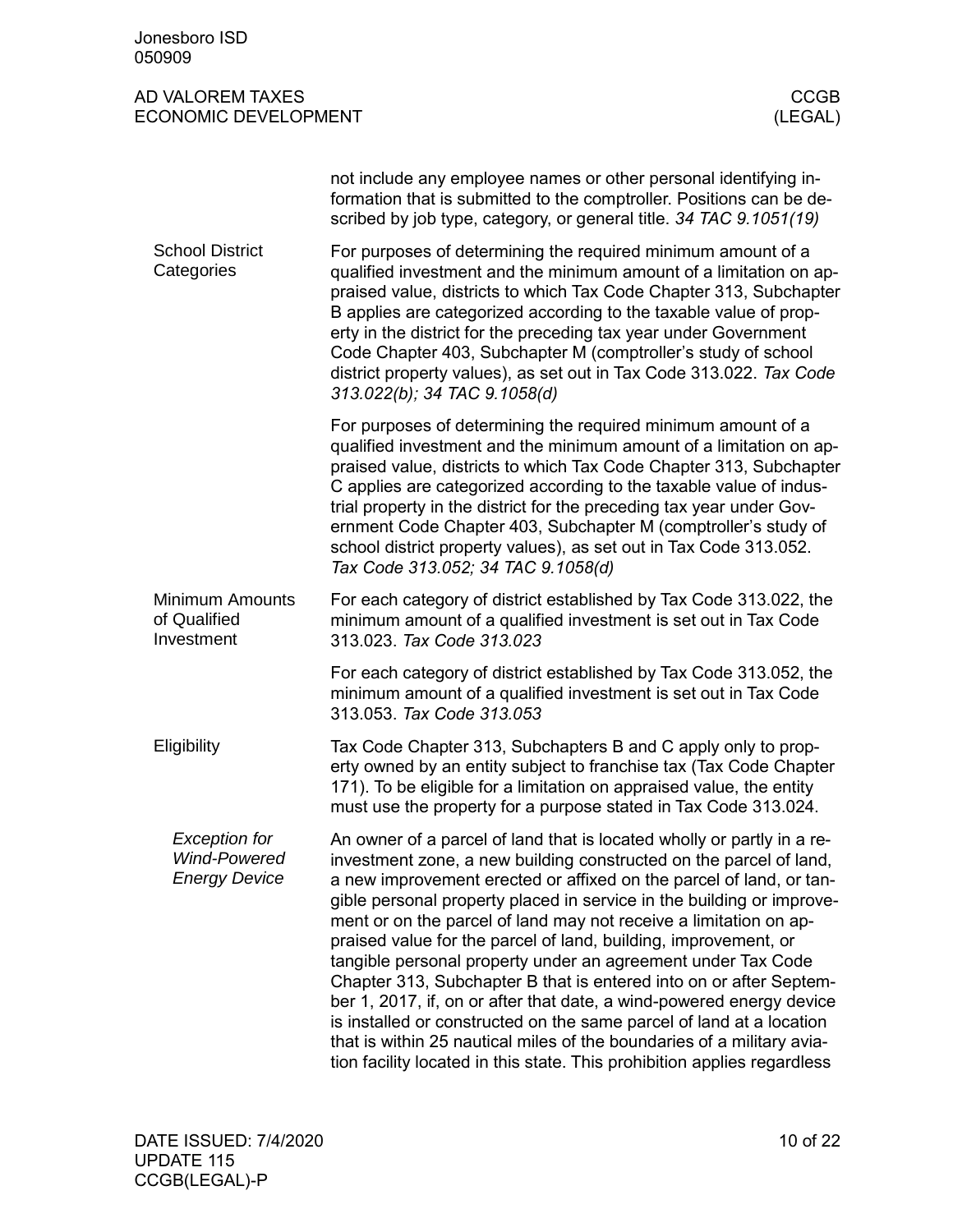| of whether the wind-powered energy device is installed or con- |  |
|----------------------------------------------------------------|--|
| structed at a location that is in the reinvestment zone.       |  |

*Tax Code 313.024*

<span id="page-10-0"></span>

| Application for<br>Limitation on<br><b>Appraised Value</b> | The owner or lessee of, or the holder of another possessory inter-<br>est in, any qualified property may apply to the board for a limitation<br>on the appraised value of the person's qualified property for district<br>maintenance and operations ad valorem tax purposes. An applica-<br>tion must be made on the form prescribed by the comptroller, must<br>include the information required by the comptroller, and must be<br>accompanied by: |  |  |  |  |
|------------------------------------------------------------|-------------------------------------------------------------------------------------------------------------------------------------------------------------------------------------------------------------------------------------------------------------------------------------------------------------------------------------------------------------------------------------------------------------------------------------------------------|--|--|--|--|
|                                                            | 1.<br>The application fee established by the board;                                                                                                                                                                                                                                                                                                                                                                                                   |  |  |  |  |
|                                                            | 2.<br>Information sufficient to show that the real and personal prop-<br>erty identified in the application as qualified property meets<br>the applicable criteria established by Tax Code 313.021(2);<br>and                                                                                                                                                                                                                                         |  |  |  |  |
|                                                            | 3.<br>Any information required by the comptroller for the purposes<br>of Tax Code 313.026 (economic impact evaluation).                                                                                                                                                                                                                                                                                                                               |  |  |  |  |
|                                                            | Tax Code 313.025(a)                                                                                                                                                                                                                                                                                                                                                                                                                                   |  |  |  |  |
| Required<br>Contents and<br>Format                         | A completed application shall consist of, at a minimum, the items<br>set forth in 34 Administrative Code 9.1053(a)(1) and shall be pro-<br>vided in the formats specified in 34 Administrative Code<br>$9.1053(a)(2)$ .                                                                                                                                                                                                                               |  |  |  |  |
| Optional                                                   | An applicant may include in an application:                                                                                                                                                                                                                                                                                                                                                                                                           |  |  |  |  |
| Requests                                                   | 1.<br>A request that the district waive the applicable requirement to<br>create new jobs. In order for a completed application to in-<br>clude a job waiver request, the applicant shall submit the in-<br>formation specified in 34 Administrative Code 9.1053(b)(1); or                                                                                                                                                                             |  |  |  |  |
|                                                            | 2.<br>A request to begin the qualifying time period on a date that is<br>after the date that the application is approved. In order for a<br>completed application to include a qualifying time period de-<br>ferral request, the applicant shall submit the information spec-<br>ified in 34 Administrative Code 9.1053(b)(2).                                                                                                                        |  |  |  |  |
|                                                            | 34 TAC 9.1053(a), (b)                                                                                                                                                                                                                                                                                                                                                                                                                                 |  |  |  |  |
| Changes                                                    | At the request of the district or the comptroller, or with the prior ap-<br>proval of the district and the comptroller, the applicant may submit<br>an application amendment or application supplement at any time<br>after the submission of the initial application. In order to be consid-<br>ered as part of the application, the application amendment or sup-<br>plement shall:                                                                 |  |  |  |  |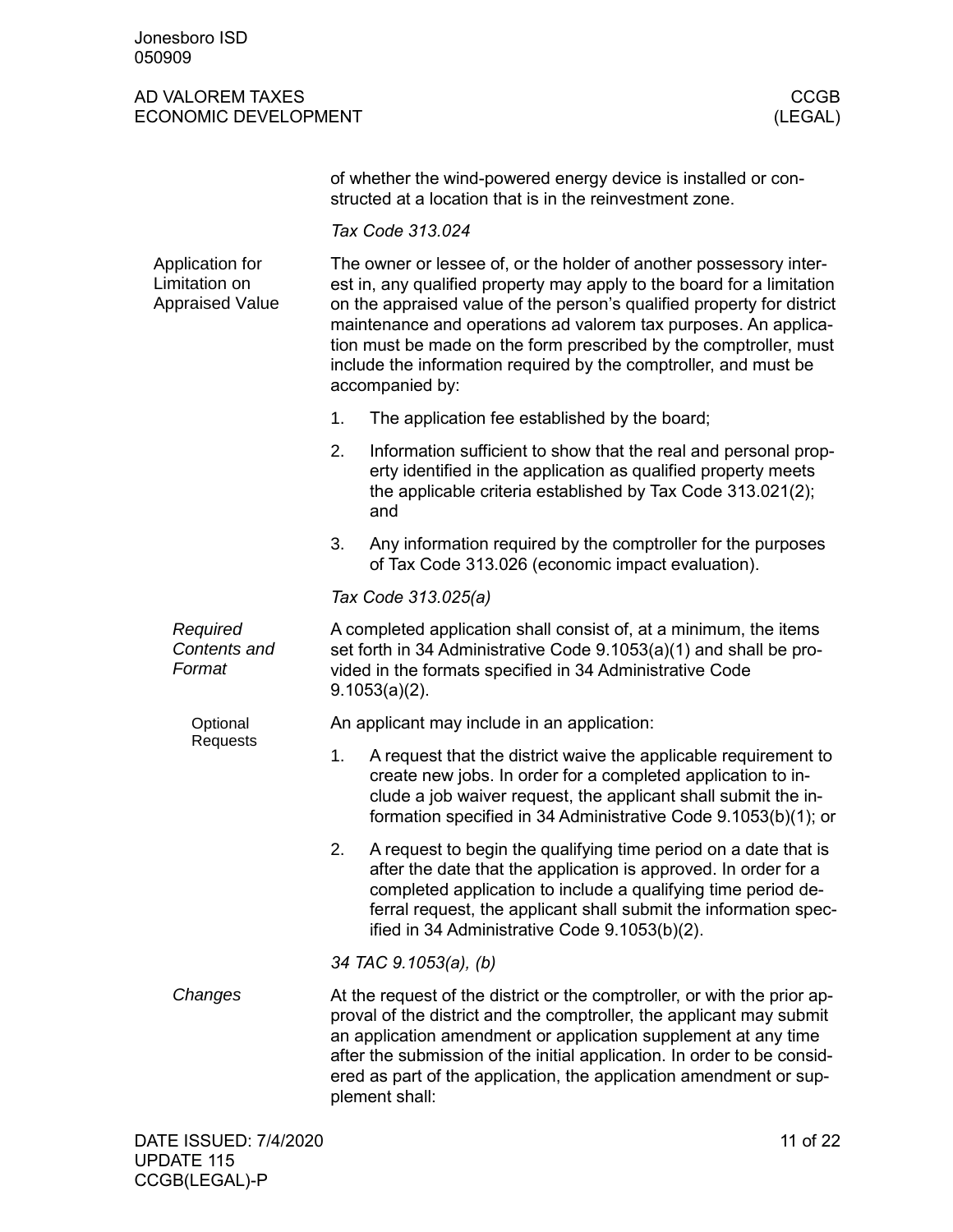<span id="page-11-0"></span>

|                                                | 1. | Be submitted in the same form or schedule and manner as<br>the information was initially submitted or should have been in-<br>itially submitted;                                                                                                                                                                                                                                                                                                                                                                                                                                                                                                                                                                                      |
|------------------------------------------------|----|---------------------------------------------------------------------------------------------------------------------------------------------------------------------------------------------------------------------------------------------------------------------------------------------------------------------------------------------------------------------------------------------------------------------------------------------------------------------------------------------------------------------------------------------------------------------------------------------------------------------------------------------------------------------------------------------------------------------------------------|
|                                                | 2. | Include a date for the submission and a sequential number<br>identifying the number of submissions made by the applicant;                                                                                                                                                                                                                                                                                                                                                                                                                                                                                                                                                                                                             |
|                                                | 3. | Have the signature of the authorized representative(s) by<br>which the applicant confirms and attests to the truth and accu-<br>racy of the information submitted in the application amend-<br>ment or supplement, as applicable, to the best knowledge and<br>belief of the applicant and its representative(s); and                                                                                                                                                                                                                                                                                                                                                                                                                 |
|                                                | 4. | Be submitted before the 120th day after the application was<br>accepted by the district or within another time period as pro-<br>vided in writing by the comptroller.                                                                                                                                                                                                                                                                                                                                                                                                                                                                                                                                                                 |
|                                                |    | 34 TAC 9.1053(c)                                                                                                                                                                                                                                                                                                                                                                                                                                                                                                                                                                                                                                                                                                                      |
|                                                |    | If a district receives an amended application or a supplemental ap-<br>plication from an applicant after the district has prepared or sent<br>written notice that the applicant has submitted a completed appli-<br>cation, the district shall either:                                                                                                                                                                                                                                                                                                                                                                                                                                                                                |
|                                                | 1. | Reject the amended application, supplemental application, or<br>application, in whole or in part, and discontinue consideration<br>of any submission by the applicant;                                                                                                                                                                                                                                                                                                                                                                                                                                                                                                                                                                |
|                                                | 2. | With the written concurrence of the comptroller, consider the<br>completed application, as amended or supplemented, before<br>the 151st day from the application review start date; or                                                                                                                                                                                                                                                                                                                                                                                                                                                                                                                                                |
|                                                | 3. | Review the documents submitted by the applicant, issue an<br>amended written notice of a completed application, and pre-<br>sent the amended application to the board in the manner and<br>time period authorized by 34 Administrative Code<br>$9.1054(c)(5)$ .                                                                                                                                                                                                                                                                                                                                                                                                                                                                       |
|                                                |    | 34 TAC 9.1054(e) [See Acting on Completed Application, below]                                                                                                                                                                                                                                                                                                                                                                                                                                                                                                                                                                                                                                                                         |
| Confidential<br><b>Business</b><br>Information |    | Information provided to a district in connection with an application<br>for a limitation on appraised value that describes the specific pro-<br>cesses or business activities to be conducted or the specific tangi-<br>ble personal property to be located on real property covered by the<br>application shall be segregated in the application from other infor-<br>mation in the application and is confidential and not subject to pub-<br>lic disclosure unless the board approves the application. Other in-<br>formation in the custody of a district or the comptroller in<br>connection with the application, including information related to the<br>economic impact of a project or the essential elements of eligibility |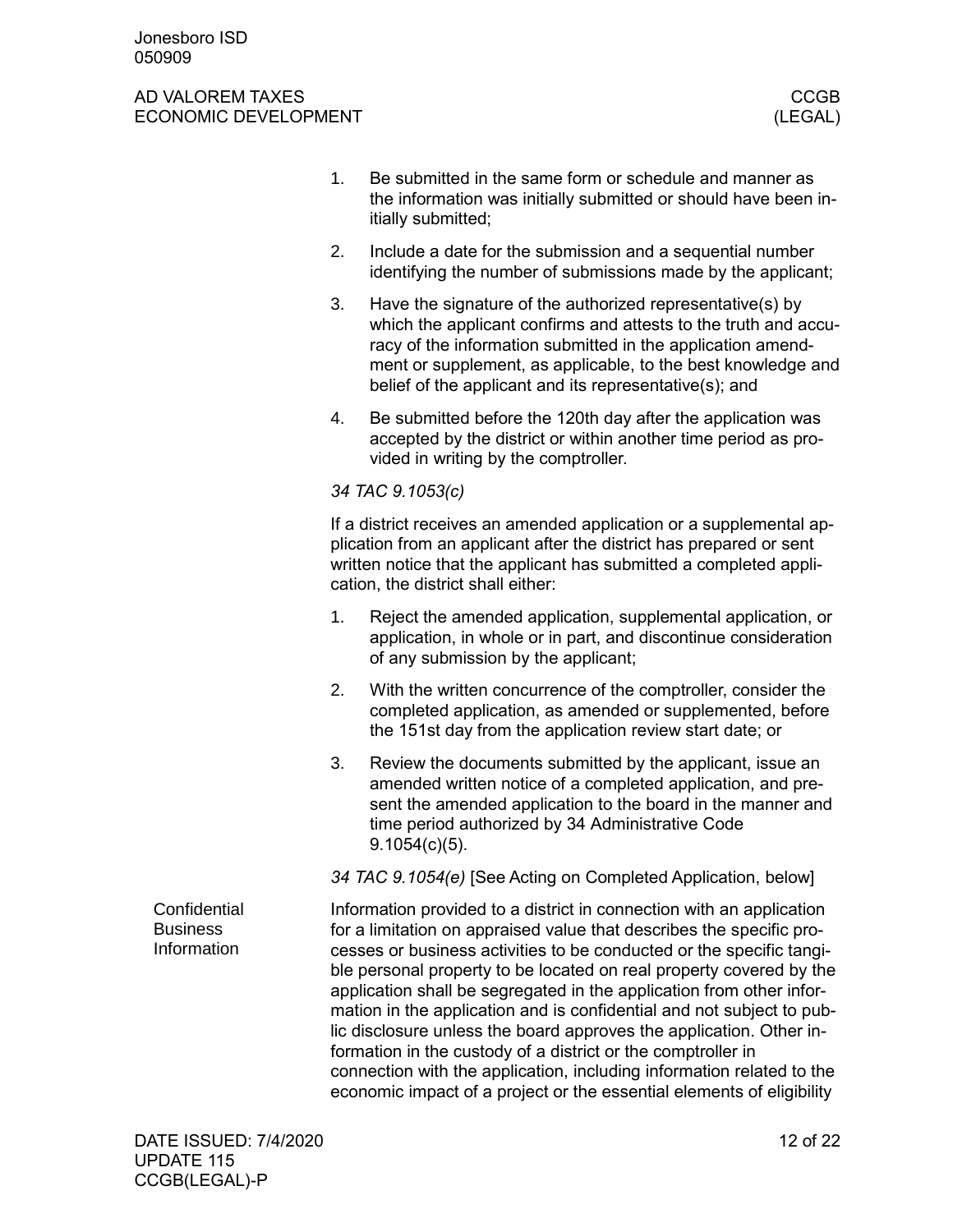<span id="page-12-0"></span>

|                                       | under Tax Code Chapter 313, such as the nature and amount of<br>the projected investment, employment, wages, and benefits, may<br>not be considered confidential business information if the board<br>agrees to consider the application. Information in the custody of a<br>district or the comptroller if the board approves the application is<br>not confidential under this provision. Tax Code 313.028; 34 TAC<br>9.1055(a)(1)–(4) |    |                                                                                                                                                                                                                                                                                                                                                                                                                          |  |  |
|---------------------------------------|------------------------------------------------------------------------------------------------------------------------------------------------------------------------------------------------------------------------------------------------------------------------------------------------------------------------------------------------------------------------------------------------------------------------------------------|----|--------------------------------------------------------------------------------------------------------------------------------------------------------------------------------------------------------------------------------------------------------------------------------------------------------------------------------------------------------------------------------------------------------------------------|--|--|
|                                       | At the time that the applicant submits its application, application<br>amendment, or application supplement, the applicant may request<br>that all or parts of such document not be posted on the internet and<br>not otherwise be publicly released. In order to make such request,<br>the applicant shall:                                                                                                                             |    |                                                                                                                                                                                                                                                                                                                                                                                                                          |  |  |
|                                       | 1.                                                                                                                                                                                                                                                                                                                                                                                                                                       |    | Submit a written request that:                                                                                                                                                                                                                                                                                                                                                                                           |  |  |
|                                       |                                                                                                                                                                                                                                                                                                                                                                                                                                          | a. | Specifically lists each document or portion of document<br>and each entry in any form prescribed by the comptroller<br>that the applicant contends is confidential; and                                                                                                                                                                                                                                                  |  |  |
|                                       |                                                                                                                                                                                                                                                                                                                                                                                                                                          | b. | Identifies specific detailed reasons stating why the appli-<br>cant believes each item listed should be considered con-<br>fidential and identifies any relevant legal authority in sup-<br>port of the request;                                                                                                                                                                                                         |  |  |
|                                       | 2.                                                                                                                                                                                                                                                                                                                                                                                                                                       |    | Segregate the documents which are subject to the request<br>from the other documents submitted with the application, ap-<br>plication amendment, or application supplement that are not<br>subject to the request; and                                                                                                                                                                                                   |  |  |
|                                       | 3.                                                                                                                                                                                                                                                                                                                                                                                                                                       |    | Adequately designate the documents subject to the request<br>as "confidential."                                                                                                                                                                                                                                                                                                                                          |  |  |
|                                       |                                                                                                                                                                                                                                                                                                                                                                                                                                          |    | 34 TAC 9.1053(e)                                                                                                                                                                                                                                                                                                                                                                                                         |  |  |
| Action on<br>Application              |                                                                                                                                                                                                                                                                                                                                                                                                                                          |    | Within seven days of receipt of each document, the district shall<br>submit to the comptroller a copy of the application and the pro-                                                                                                                                                                                                                                                                                    |  |  |
| <b>Initial Review</b>                 |                                                                                                                                                                                                                                                                                                                                                                                                                                          |    | posed agreement between the applicant and the district. If the ap-<br>plicant submits an economic analysis of the proposed project, the<br>district shall submit a copy of the analysis to the comptroller. In ad-<br>dition, the district shall submit to the comptroller any subsequent<br>revision of or amendment to any of those documents within seven<br>days of receipt. Tax Code 313.025(a-1); 34 TAC 9.1054(b) |  |  |
| Acting on<br>Completed<br>Application |                                                                                                                                                                                                                                                                                                                                                                                                                                          |    | If the board by official action elects to consider an application and<br>determines that the application received is a completed application,<br>the district shall:                                                                                                                                                                                                                                                     |  |  |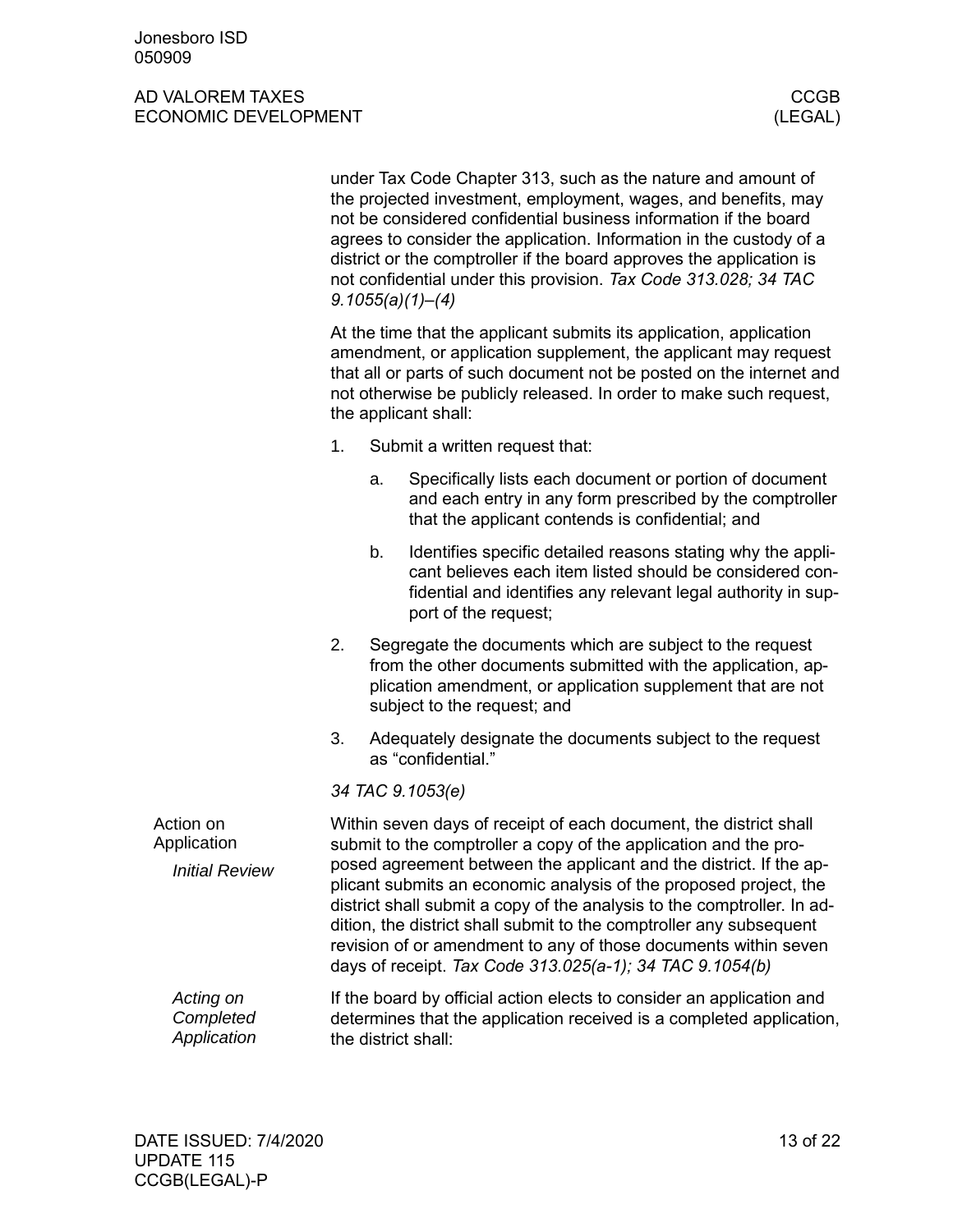- 1. Provide written notice to the applicant and to the comptroller, with a copy to the appraisal district, that the district has received and will be considering a completed application. The notice shall include:
	- a. The date on which the application was received;
	- b. The date on which the board elected to consider the application; and
	- c. The date on which the district determined that applicant has submitted a completed application;
- 2. At the time the district provides notice of a completed application, deliver to the comptroller:
	- a. A copy of the completed application including all material required by 34 Administrative Code 9.1053(a), and if applicable (b), (Entity Requesting Agreement to Limit Appraised Value); and
	- b. A request to the comptroller to provide an economic impact evaluation;
- 3. If the district maintains a generally accessible internet web site, provide a clear and conspicuous link on its web site to the internet web site maintained by the comptroller where substantive documents for the value limitation application for such district are posted;
- 4. On request of the comptroller, provide such written documents containing information requested by the comptroller as necessary for the consideration of a limitation on appraised value pursuant to Tax Code Chapter 313 within 20 days of the date of the request.

*34 TAC 9.1054(c)(1)–(4)*

The board is not required to consider an application for a limitation on appraised value. If the board elects to consider an application, the board shall deliver a copy of the application to the comptroller and request that the comptroller conduct an economic impact evaluation of the proposed investment. The comptroller shall conduct or contract with a third person to conduct the economic impact evaluation, which shall be completed and provided to the board, along with the comptroller's certificate or written explanation of the decision not to issue a certificate, as soon as practicable but not later than the 90th day after the date the comptroller receives the application. The board shall provide to the comptroller or to a third *Economic Impact Evaluation and Certification*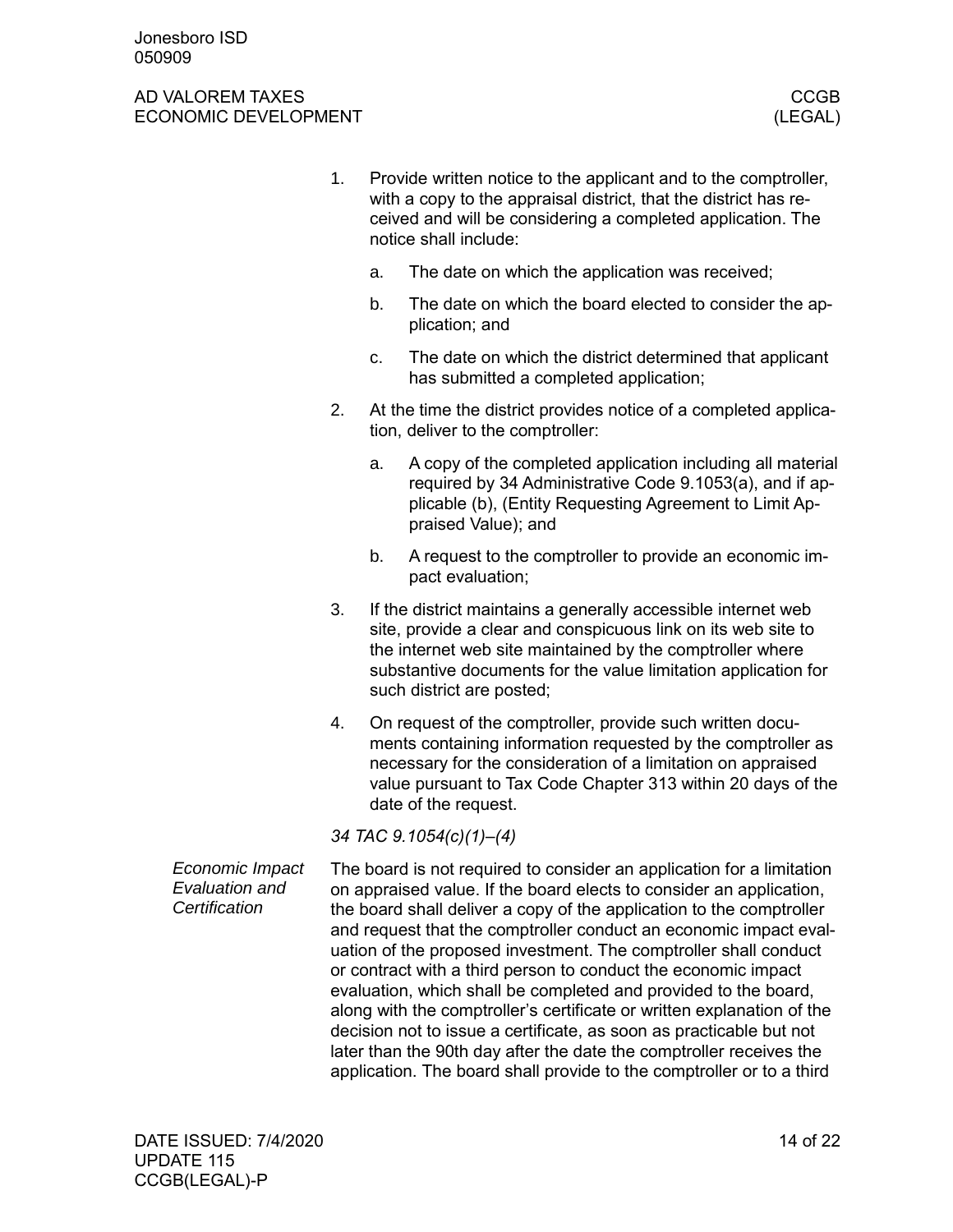<span id="page-14-0"></span>

|                                                 | person contracted by the comptroller to conduct the economic im-<br>pact evaluation any requested information. The board shall provide<br>a copy of the economic impact evaluation to the applicant on re-<br>quest. Tax Code 313.025(b); 34 TAC 9.1055(d)                                                                                                                                                                                                                                                                                                                                                                                                                                                                                                                                             |
|-------------------------------------------------|--------------------------------------------------------------------------------------------------------------------------------------------------------------------------------------------------------------------------------------------------------------------------------------------------------------------------------------------------------------------------------------------------------------------------------------------------------------------------------------------------------------------------------------------------------------------------------------------------------------------------------------------------------------------------------------------------------------------------------------------------------------------------------------------------------|
|                                                 | Supplemental application information, amended application infor-<br>mation, and additional information requested by the comptroller<br>shall be promptly forwarded to the comptroller within 20 days of the<br>date of the request. On request of the district or applicant, the<br>comptroller may extend the deadline for providing additional infor-<br>mation for a period of not more than ten working days. 34 TAC<br>9.1055(b)(1)(A)–(B)                                                                                                                                                                                                                                                                                                                                                        |
|                                                 | After receiving a copy of the application, the comptroller shall de-<br>termine whether the property meets the requirements for eligibility<br>for a limitation on appraised value. The comptroller shall notify the<br>board of the comptroller's determination and provide the applicant<br>an opportunity for a hearing before the determination becomes fi-<br>nal. If the comptroller's determination becomes final, the comptrol-<br>ler is not required to provide an economic impact evaluation of the<br>application or to submit a certificate for a limitation on appraised<br>value of the property or a written explanation of the decision not to<br>issue a certificate, and the board may not grant the application. Tax<br>Code 313.025(h), (i); 34 TAC 9.1055(b)(3), (c), (d), .1056 |
| Effect on<br>Instructional<br><b>Facilities</b> | The comptroller shall promptly deliver a copy of the application to<br>the Texas Education Agency (TEA). TEA shall determine the effect<br>that the applicant's proposal will have on the number or size of the<br>district's instructional facilities and submit a written report contain-<br>ing TEA's determination to the district. The board shall provide any<br>requested information to TEA. Not later than the 45th day after the<br>date TEA receives the application, TEA shall make the required de-<br>termination and submit the written report to the board. Tax Code<br>$313.025(b-1)$                                                                                                                                                                                                 |
| Fees                                            | The board by official action shall establish reasonable nonrefunda-<br>ble application fees to be paid by property owners who apply to the<br>district for a limitation on the appraised value of the person's prop-<br>erty. The amount of an application fee must be reasonable and<br>may not exceed the estimated cost to the district of processing and<br>acting on an application, including any cost to the district associ-<br>ated with the required economic impact evaluation. Tax Code<br>313.031(b); 34 TAC 9.1054(a)                                                                                                                                                                                                                                                                    |
|                                                 | The total fee shall be paid at the time the application is submitted<br>to the district. Any fees not accompanying the original application<br>shall be considered supplemental payments. 34 TAC 9.1054(a)                                                                                                                                                                                                                                                                                                                                                                                                                                                                                                                                                                                             |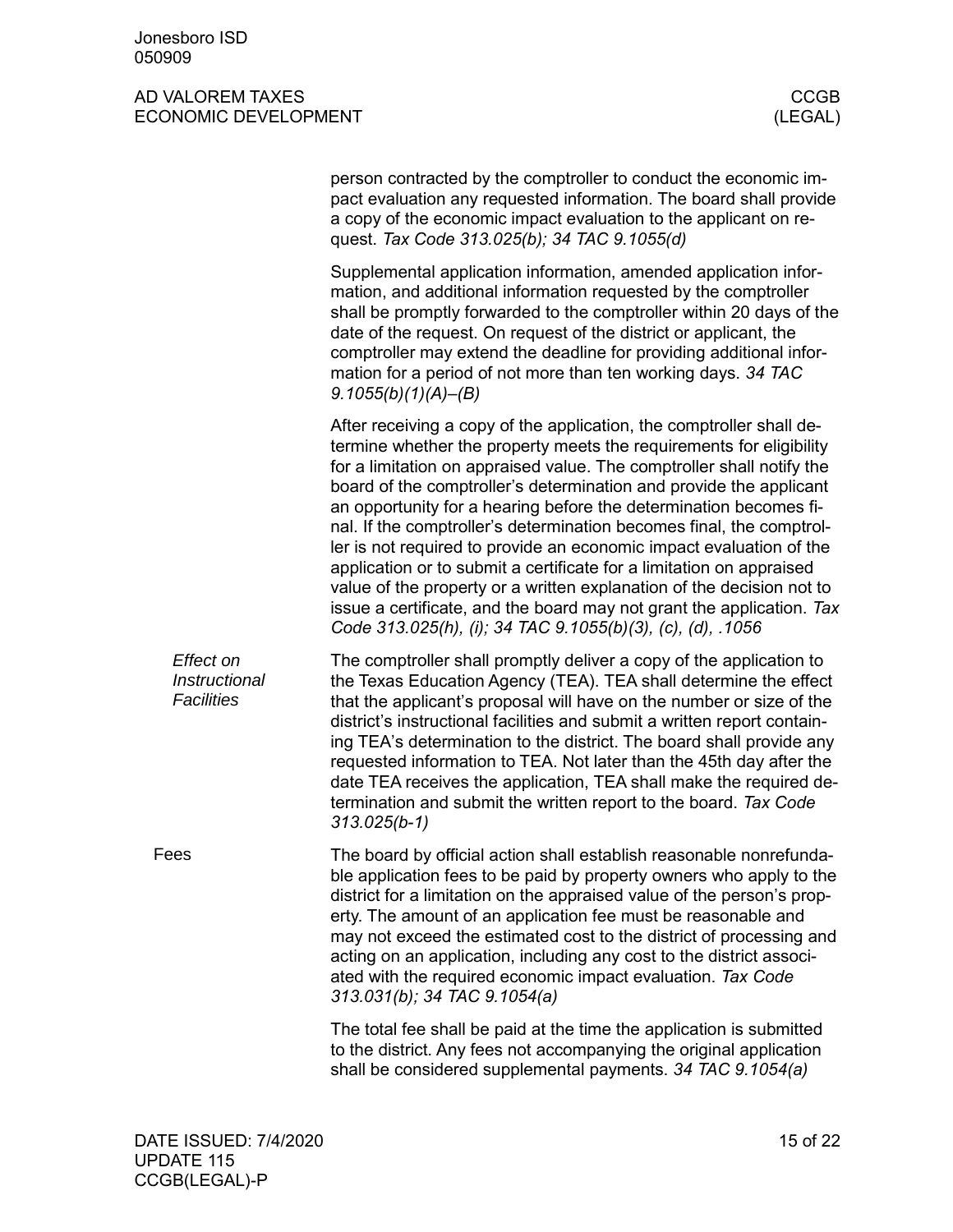<span id="page-15-0"></span>

| Jonesboro ISD<br>050909                         |                                                                                                                                                                                                                                                                                                                                                                                                                                                                                                                                                                                                                                                                                                                                      |            |                                                                                                                                                                                                                                                                                                                                                                 |                        |  |
|-------------------------------------------------|--------------------------------------------------------------------------------------------------------------------------------------------------------------------------------------------------------------------------------------------------------------------------------------------------------------------------------------------------------------------------------------------------------------------------------------------------------------------------------------------------------------------------------------------------------------------------------------------------------------------------------------------------------------------------------------------------------------------------------------|------------|-----------------------------------------------------------------------------------------------------------------------------------------------------------------------------------------------------------------------------------------------------------------------------------------------------------------------------------------------------------------|------------------------|--|
| AD VALOREM TAXES<br><b>ECONOMIC DEVELOPMENT</b> |                                                                                                                                                                                                                                                                                                                                                                                                                                                                                                                                                                                                                                                                                                                                      |            |                                                                                                                                                                                                                                                                                                                                                                 | <b>CCGB</b><br>(LEGAL) |  |
|                                                 |                                                                                                                                                                                                                                                                                                                                                                                                                                                                                                                                                                                                                                                                                                                                      | 313.025(b) | The comptroller may charge the applicant a fee sufficient to cover<br>the costs of providing the economic impact evaluation. Tax Code                                                                                                                                                                                                                           |                        |  |
| Supplemental<br>Payments                        | A person and the district may not enter into an agreement under<br>which the person agrees to provide supplemental payments to a<br>district or any other entity on behalf of a district in an amount that<br>exceeds an amount equal to the greater of \$100 per student per<br>year in average daily attendance or \$50,000 per year, or for a pe-<br>riod that exceeds the period beginning with the qualifying time pe-<br>riod and ending December 31 of the third tax year after the date<br>the person's eligibility for a limitation under Tax Code Chapter 313<br>expires. This limit does not apply to amounts described below at<br>item 4 at Contents, Required and item 1 at Contents, Optional. Tax<br>Code 313.027(i) |            |                                                                                                                                                                                                                                                                                                                                                                 |                        |  |
| Approval                                        | The board shall approve or disapprove an application not later than<br>the 150th day after the date the application is filed, unless the eco-<br>nomic impact evaluation has not been received or an extension is<br>agreed to by the board and the applicant. Tax Code 313.025(b)                                                                                                                                                                                                                                                                                                                                                                                                                                                   |            |                                                                                                                                                                                                                                                                                                                                                                 |                        |  |
|                                                 | The board may extend the time period to approve a completed ap-<br>plication required only if:                                                                                                                                                                                                                                                                                                                                                                                                                                                                                                                                                                                                                                       |            |                                                                                                                                                                                                                                                                                                                                                                 |                        |  |
|                                                 | 1.                                                                                                                                                                                                                                                                                                                                                                                                                                                                                                                                                                                                                                                                                                                                   | Either:    |                                                                                                                                                                                                                                                                                                                                                                 |                        |  |
|                                                 |                                                                                                                                                                                                                                                                                                                                                                                                                                                                                                                                                                                                                                                                                                                                      | a.         | An economic impact analysis has not been submitted to<br>the district by the comptroller; or                                                                                                                                                                                                                                                                    |                        |  |
|                                                 |                                                                                                                                                                                                                                                                                                                                                                                                                                                                                                                                                                                                                                                                                                                                      | b.         | By agreement with the applicant; and                                                                                                                                                                                                                                                                                                                            |                        |  |
|                                                 | 2.                                                                                                                                                                                                                                                                                                                                                                                                                                                                                                                                                                                                                                                                                                                                   |            | Notice of the extension is provided to the comptroller within<br>seven days of the decision to provide the extension.                                                                                                                                                                                                                                           |                        |  |
|                                                 | 34 TAC 9.1054(d)                                                                                                                                                                                                                                                                                                                                                                                                                                                                                                                                                                                                                                                                                                                     |            |                                                                                                                                                                                                                                                                                                                                                                 |                        |  |
|                                                 | Before approving or disapproving an application that the board<br>elects to consider, the board must make a written finding as to any<br>criteria considered by the comptroller in conducting the economic<br>impact evaluation under Tax Code 313.026. The board shall deliver<br>a copy of those findings to the applicant.                                                                                                                                                                                                                                                                                                                                                                                                        |            |                                                                                                                                                                                                                                                                                                                                                                 |                        |  |
|                                                 |                                                                                                                                                                                                                                                                                                                                                                                                                                                                                                                                                                                                                                                                                                                                      |            | The board may approve an application only if the board finds that<br>the information in the application is true and correct, finds that the<br>applicant is eligible for the limitation on the appraised value of the<br>person's qualified property, and determines that granting the appli-<br>cation is in the best interest of the district and this state. |                        |  |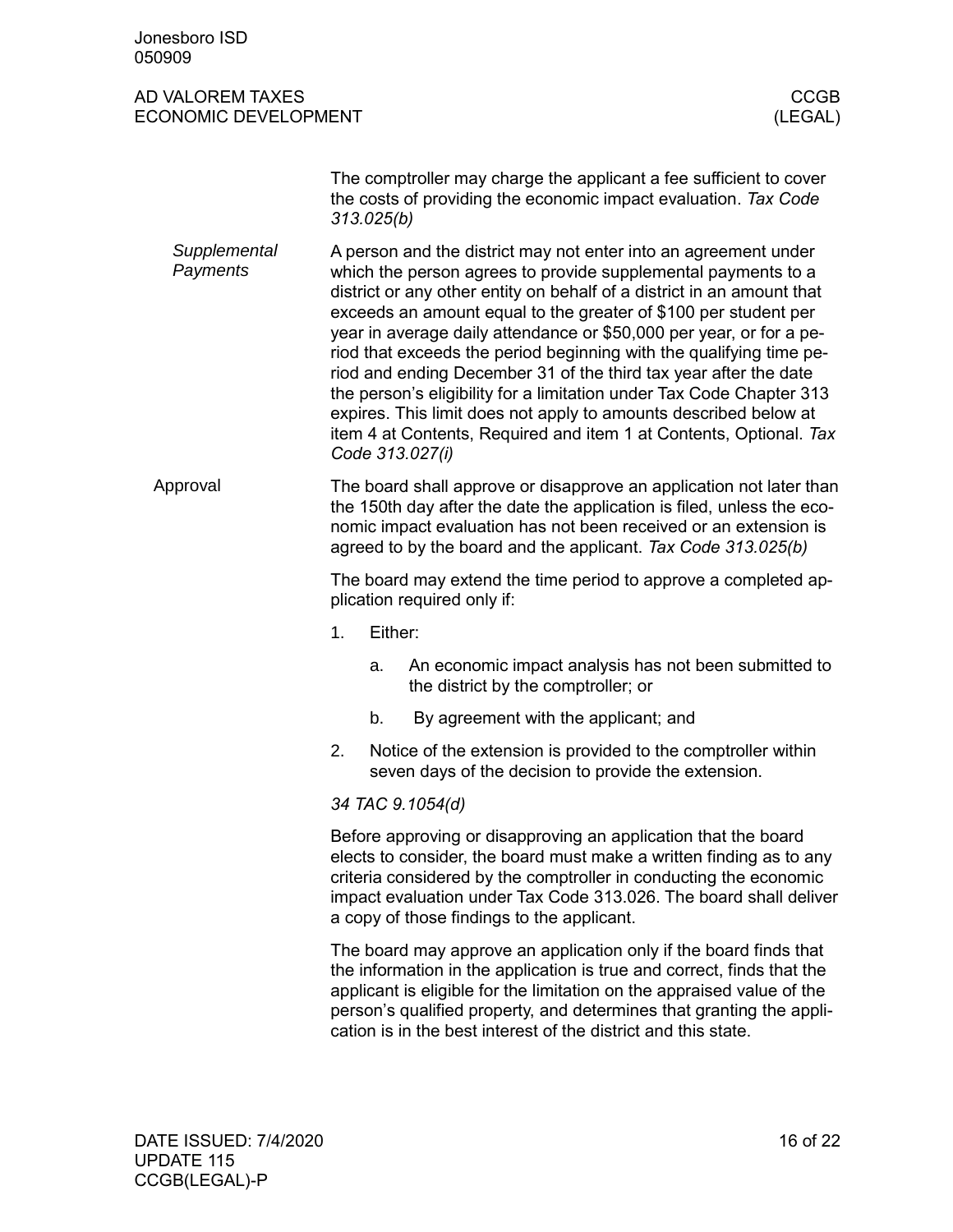The board may not approve an application unless the comptroller submits to the board a certificate for a limitation on appraised value of the property.

*Tax Code 313.025(d-1), (e), (f)*

When presented a completed application for which the comptroller has submitted a certificate for a limitation, the board shall either:

- 1. By majority vote adopt a written resolution approving the application which shall include:
	- a. Written findings:
		- (1) As to each criterion listed in 34 Administrative Code 9.1055(d)(3)(B)–(D) (Comptroller Application Review and Agreement to Limit Appraised Value);
		- (2) As to the criteria required by Tax Code 313.025(f-1) (waiver of new jobs creation requirement) if applicable;
		- (3) That the information in the application is true and correct; and
		- (4) That the applicant is eligible for the limitation on the appraised value of the entity's qualified property;
	- b. A determination that granting the application is in the best interest of the district and this state; and
	- c. Designate and direct a representative of the board to execute the agreement for property tax limitation presented by the approved applicant that complies with 34 Administrative Code Chapter 9, Subchapter F and Tax Code Chapter 313;
- 2. By majority vote disapprove the application; or
- 3. Take no official action and the application shall be considered disapproved on the 151st day after the application review start date.

*34 TAC 9.1054(c)(5), (f)*

In determining whether to approve an application, the board is entitled to request and receive assistance from the comptroller, the Texas Economic Development and Tourism Office, the Texas Workforce Investment Council, and the Texas Workforce Commission. The Texas Economic Development and Tourism Office or its successor may recommend that a district approve an application under Tax Code Chapter 313. In determining whether to approve an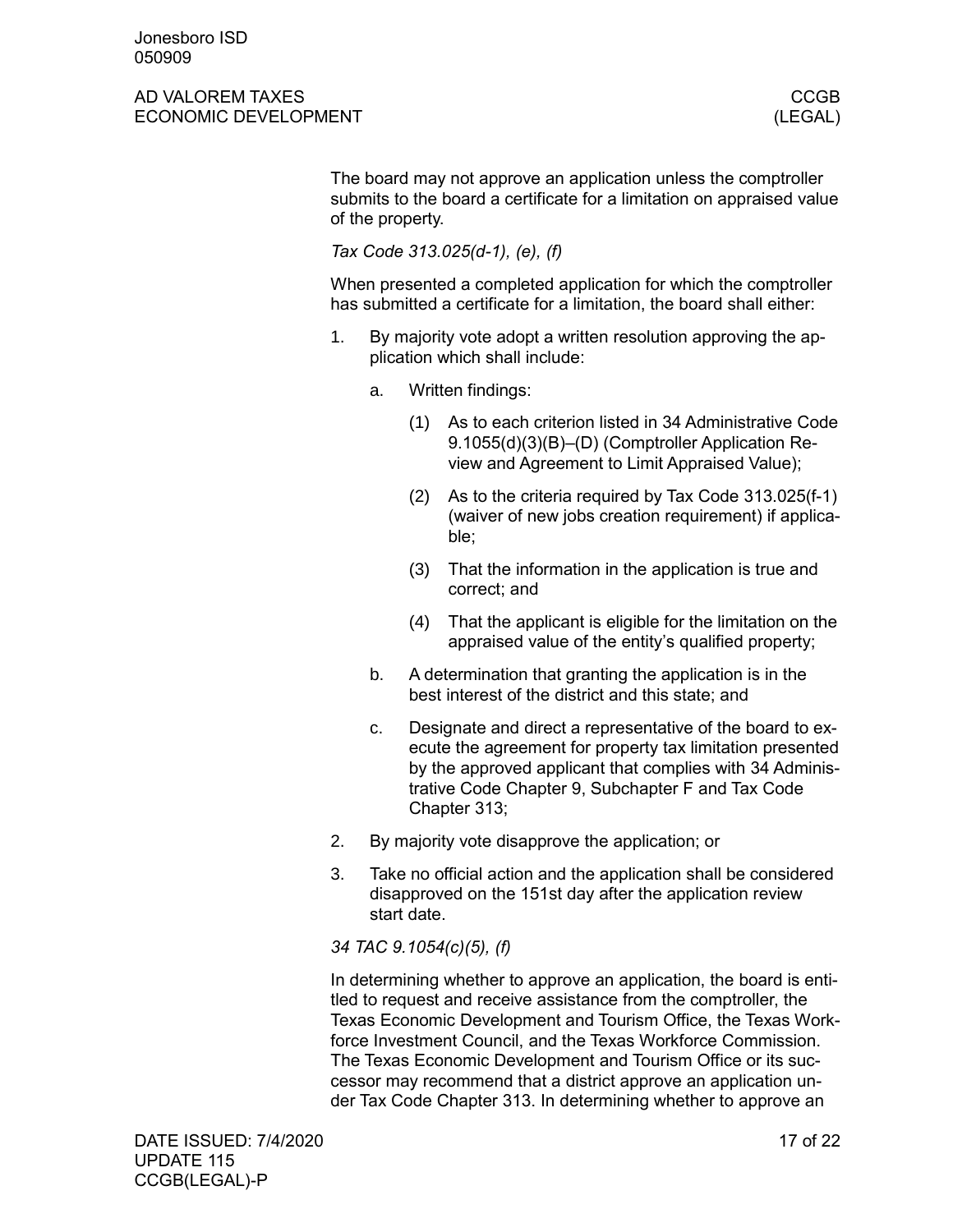<span id="page-17-0"></span>

|                              |    | application, the board shall consider any recommendation made by<br>the Texas Economic Development and Tourism Office or its suc-<br>cessor. Tax Code 313.025(c), (g)                                                                                                                                                                                                                                                                                                                                                                    |  |  |  |  |
|------------------------------|----|------------------------------------------------------------------------------------------------------------------------------------------------------------------------------------------------------------------------------------------------------------------------------------------------------------------------------------------------------------------------------------------------------------------------------------------------------------------------------------------------------------------------------------------|--|--|--|--|
| <b>Continued Eligibility</b> |    | In order to obtain and continue to receive a limitation on appraised<br>value pursuant to Tax Code Chapter 313, an applicant shall:                                                                                                                                                                                                                                                                                                                                                                                                      |  |  |  |  |
|                              | 1. | Have a completed application approved by the board in com-<br>pliance with 34 Administrative Code 9.1054(f) (School District<br>Application Review and Agreement to Limit Appraised Value);                                                                                                                                                                                                                                                                                                                                              |  |  |  |  |
|                              | 2. | At least 30 days prior to the meeting at which the board is<br>scheduled to consider the application, provide to the district<br>and the comptroller a Texas Economic Development Act<br>Agreement, as specified in 34 Administrative Code<br>9.1052(a)(6), with terms acceptable to the applicant;                                                                                                                                                                                                                                      |  |  |  |  |
|                              | 3. | If the applicant includes a combined group or members of the<br>combined group, have the agreement executed by the author-<br>ized representative of each member of the combined group<br>that owns a direct interest in property subject to the proposed<br>agreement by which such members are jointly and severally<br>liable for the performance of the stipulations, provisions,<br>terms, and conditions of the agreement;                                                                                                         |  |  |  |  |
|                              | 4. | Comply with all stipulations, provisions, terms, and conditions<br>of the agreement for a limitation on appraised value executed<br>with the district, 34 Administrative Code Chapter 9, Subchap-<br>ter F, and Tax Code Chapter 313;                                                                                                                                                                                                                                                                                                    |  |  |  |  |
|                              | 5. | Be and remain in good standing under the laws of this state<br>and maintain legal status as an entity;                                                                                                                                                                                                                                                                                                                                                                                                                                   |  |  |  |  |
|                              | 6. | Owe no delinguent taxes to the state;                                                                                                                                                                                                                                                                                                                                                                                                                                                                                                    |  |  |  |  |
|                              | 7. | Maintain eligibility for limitation on appraised value pursuant<br>to Tax Code Chapter 313;                                                                                                                                                                                                                                                                                                                                                                                                                                              |  |  |  |  |
|                              | 8. | Provide to the district, the comptroller, and the appraisal dis-<br>trict any change to information provided in the application, in-<br>cluding but not limited to changes of the authorized repre-<br>sentative(s); changes to the location and contact information<br>for the approved applicant including all members of the com-<br>bined group participating in the limitation agreement; and cop-<br>ies of any valid assignments of the agreement and contact in-<br>formation for authorized representative(s) of any assignees; |  |  |  |  |

9. Within 30 days after filing a completed application with the district, provide the comptroller with estimates of the gross tax

and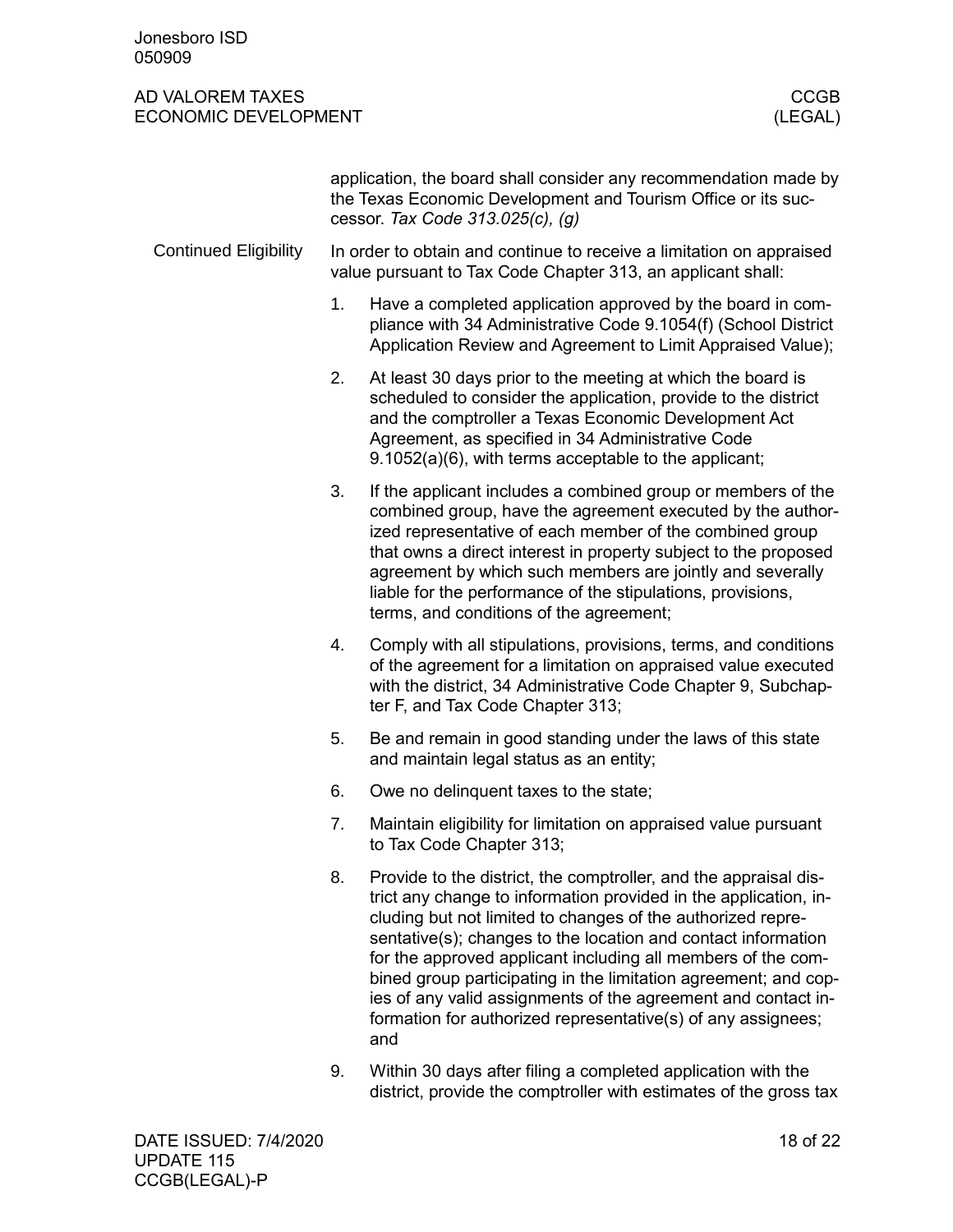<span id="page-18-0"></span>

|                                         | benefit resulting from the requested limitation on appraised<br>value for school district maintenance and operations ad val-<br>orem tax and future revenues from the qualified property.                                                                                                                                                                                                                                                                  |  |  |  |  |
|-----------------------------------------|------------------------------------------------------------------------------------------------------------------------------------------------------------------------------------------------------------------------------------------------------------------------------------------------------------------------------------------------------------------------------------------------------------------------------------------------------------|--|--|--|--|
|                                         | 34 TAC 9.1053(f)                                                                                                                                                                                                                                                                                                                                                                                                                                           |  |  |  |  |
| Agreement                               | No later than 20 business days after receiving an agreement for<br>limitation on appraised value acceptable to an applicant, the comp-<br>troller:                                                                                                                                                                                                                                                                                                         |  |  |  |  |
|                                         | 1.<br>Shall review the agreement for compliance with Tax Code<br>Chapter 313 and the applicable rules (34 Administrative Code<br>9.1051–.1060), and consistency with the application submit-<br>ted to the comptroller and as amended or supplemented;                                                                                                                                                                                                     |  |  |  |  |
|                                         | May amend or withdraw the comptroller certificate for a limita-<br>2.<br>tion if the comptroller determines that the agreement as sub-<br>mitted by the applicant does not comply with Tax Code Chap-<br>ter 313 or the applicable rules or that the agreement contains<br>provisions that are not consistent with or represents infor-<br>mation significantly different from that presented in the appli-<br>cation as submitted to the comptroller; and |  |  |  |  |
|                                         | 3.<br>Provide written notification to the district of the actions taken.                                                                                                                                                                                                                                                                                                                                                                                   |  |  |  |  |
|                                         | 34 TAC 9.1055(e)                                                                                                                                                                                                                                                                                                                                                                                                                                           |  |  |  |  |
|                                         | The board and the property owner shall enter into a written agree-<br>ment for the implementation of the limitation on appraised value on<br>the owner's qualified property. Tax Code 313.027(d); 34 TAC<br>$9.1054(g)$ , .1060                                                                                                                                                                                                                            |  |  |  |  |
| Limitation on<br><b>Appraised Value</b> | If the person's application is approved by the board, the appraised<br>value for district maintenance and operations ad valorem tax pur-<br>poses of the person's qualified property as described in the agree-<br>ment between the person and the district may not exceed the<br>lesser of:                                                                                                                                                               |  |  |  |  |
|                                         | The market value of the property; or<br>1.                                                                                                                                                                                                                                                                                                                                                                                                                 |  |  |  |  |
|                                         | Subject to the minimum limitation amount below, the amount<br>2.<br>agreed to by the board.                                                                                                                                                                                                                                                                                                                                                                |  |  |  |  |
| Minimum<br>Limitation                   | The amount agreed to by the board must be an amount in accord-<br>ance with Tax Code 313.027(b), according to the category to which<br>the district belongs. [See School District Categories, above] A dis-<br>trict, regardless of category, may agree to a greater amount.                                                                                                                                                                               |  |  |  |  |
|                                         | Tax Code 313.027(a), (b), (c)                                                                                                                                                                                                                                                                                                                                                                                                                              |  |  |  |  |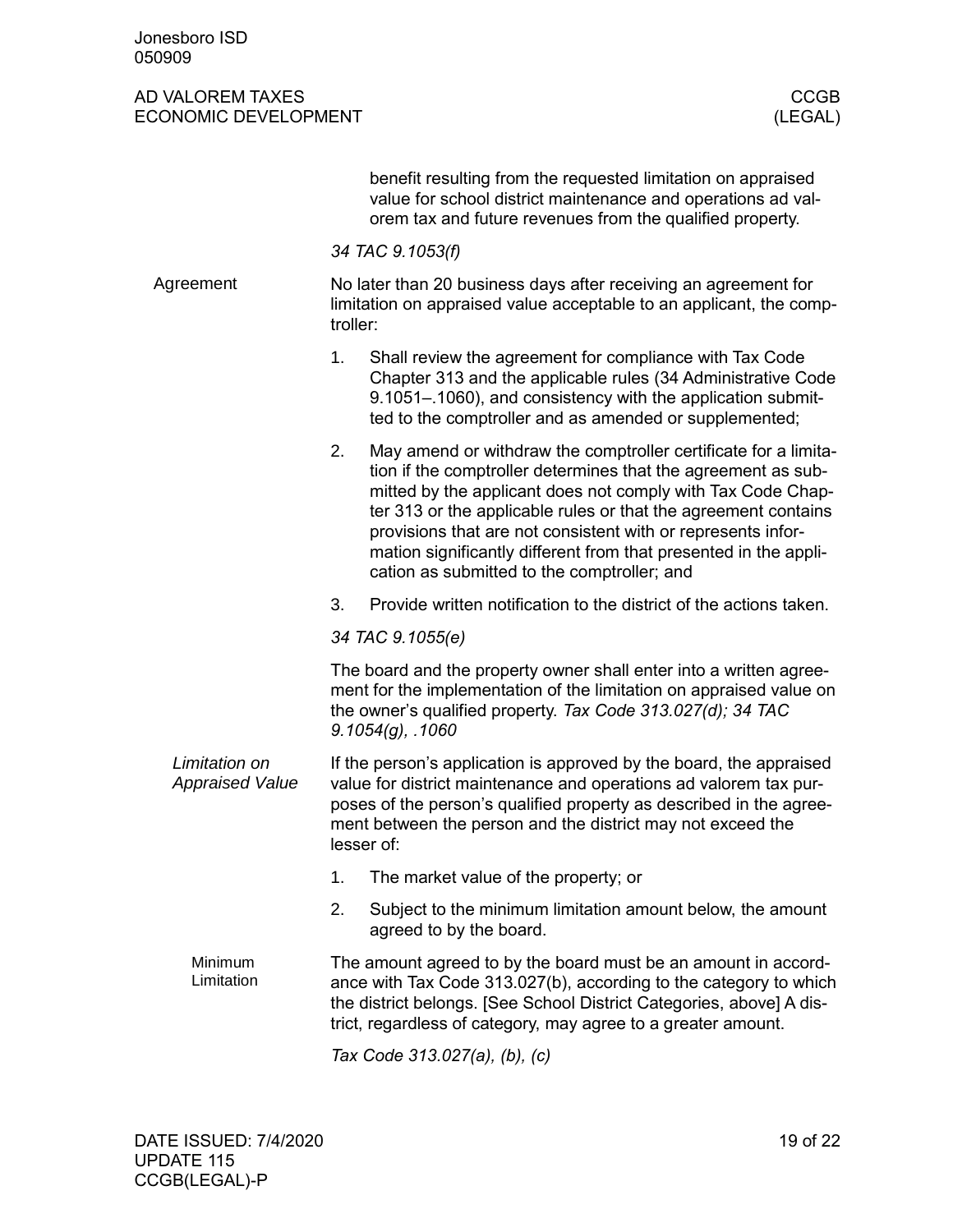|          |                    | For a district to which Tax Code Chapter 313, Subchapter C ap-<br>plies, the amount agreed to by the board must be an amount in ac-<br>cordance with Tax Code 313.054, according to the category to<br>which the district belongs. [See School District Categories, above]<br>A district, regardless of category, may agree to a greater amount.<br>Tax Code 313.054                                             |  |  |  |
|----------|--------------------|------------------------------------------------------------------------------------------------------------------------------------------------------------------------------------------------------------------------------------------------------------------------------------------------------------------------------------------------------------------------------------------------------------------|--|--|--|
| Contents |                    | The agreement must:                                                                                                                                                                                                                                                                                                                                                                                              |  |  |  |
| Required | 1.                 | Provide that the limitation applies for a period of ten years;                                                                                                                                                                                                                                                                                                                                                   |  |  |  |
|          | 2.                 | Specify the beginning date of the limitation, which must be<br>January 1 of the first tax year that begins after the application<br>date, the qualifying time period, or the date commercial oper-<br>ations begin at the site of the project;                                                                                                                                                                   |  |  |  |
|          | 3.                 | Describe with specificity the qualified investment that the per-<br>son will make on or in connection with the person's qualified<br>property that is subject to the limitation; other property of the<br>person that is not specifically described in the agreement is<br>not subject to the limitation unless the board, by official action,<br>provides that the other property is subject to the limitation; |  |  |  |
|          | 4.                 | Incorporate each relevant provision of Tax Code Chapter 313,<br>Subchapter B, and, to the extent necessary, include provi-<br>sions for the protection of future district revenues through the<br>adjustment of the minimum valuations, the payment of reve-<br>nue offsets, and other mechanisms agreed to by the property<br>owner and the district;                                                           |  |  |  |
|          | 5.                 | Require the property owner to maintain a viable presence in<br>the district for at least five years after the date the limitation<br>on appraised value of the owner's property expires;                                                                                                                                                                                                                         |  |  |  |
|          | 6.                 | Provide for the termination of the agreement, the recapture of<br>ad valorem tax revenue lost as a result of the agreement if the<br>owner of the property fails to comply with the terms of the<br>agreement, and payment of a penalty or interest, or both, on<br>that recaptured ad valorem tax revenue;                                                                                                      |  |  |  |
|          | 7.                 | Specify the ad valorem tax years covered by the agreement;                                                                                                                                                                                                                                                                                                                                                       |  |  |  |
|          | 8.                 | Be in a form approved by the comptroller; and                                                                                                                                                                                                                                                                                                                                                                    |  |  |  |
|          | 9.                 | Disclose any consideration promised in conjunction with the<br>application and the limitation.                                                                                                                                                                                                                                                                                                                   |  |  |  |
|          |                    | Tax Code 313.027(a-1), (e), (f), (j)                                                                                                                                                                                                                                                                                                                                                                             |  |  |  |
| Optional | The agreement may: |                                                                                                                                                                                                                                                                                                                                                                                                                  |  |  |  |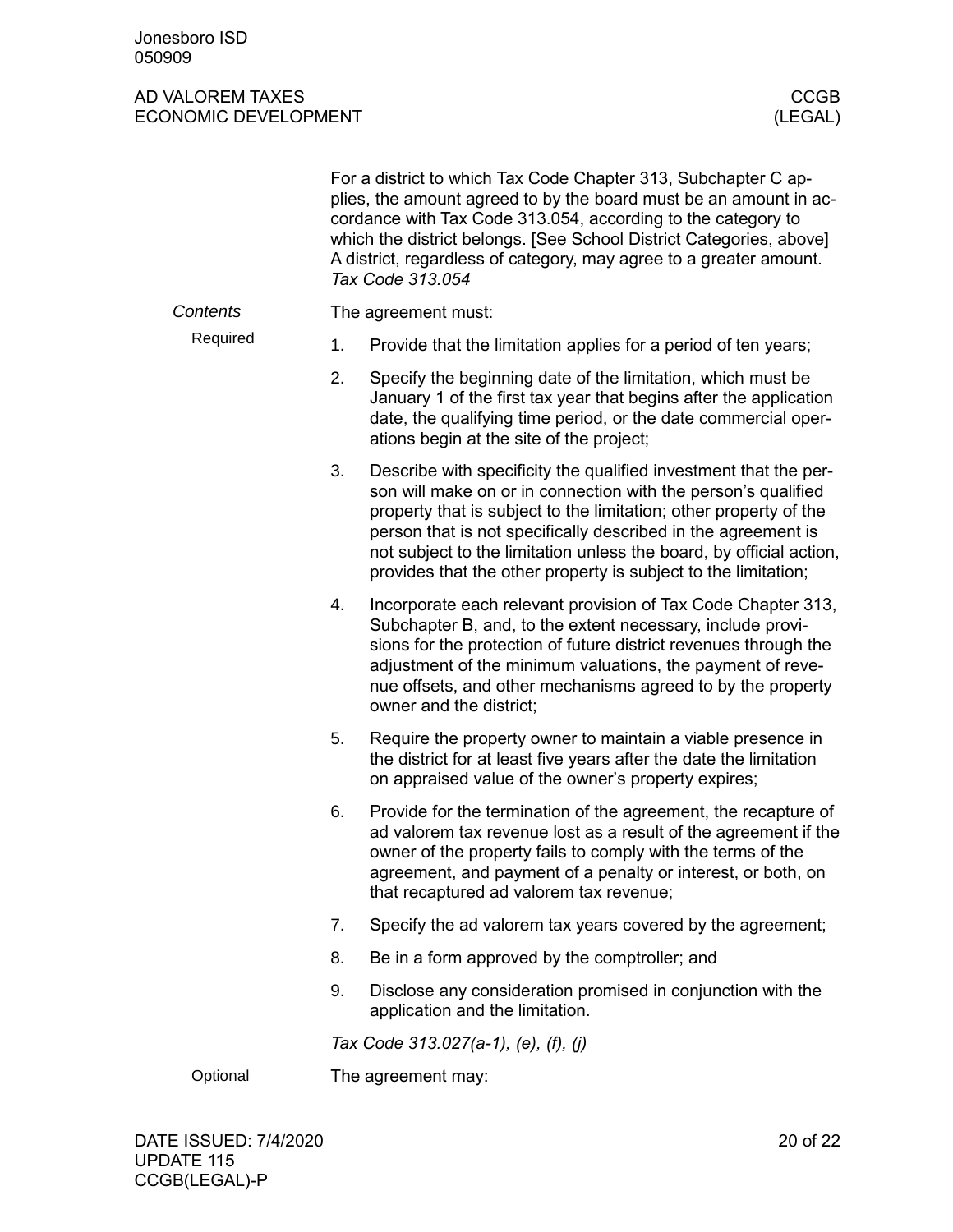- 1. Provide that the property owner will protect the district in the event the district incurs extraordinary education-related expenses related to the project that are not directly funded in state aid formulas, including expenses for the purchase of portable classrooms and the hiring of additional personnel to accommodate a temporary increase in student enrollment attributable to the project.
- 2. Specify any conditions the occurrence of which will require the district and the property owner to renegotiate all or any part of the agreement.
- 3. Provide for a deferral of the date on which the qualifying time period for the project is to commence or, subsequent to the date the agreement is entered into, be amended to provide for such a deferral. The agreement may not provide for the deferral of the date on which the qualifying time period is to commence to a date later than January 1 of the fourth tax year that begins after the date the application is approved except that if the agreement is one of a series of agreements related to the same project, the agreement may provide for the deferral of the date on which the qualifying time period is to commence to a date not later than January 1 of the sixth tax year that begins after the date the application is approved.

### *Tax Code 313.027(f), (h)*

If an agreement for limitation on appraised value includes a provision in which the qualifying time period starts more than one year after the date that the application is approved, no earlier than 180 days and no later than 90 days prior to the start of the deferred qualifying time period:

- 1. The district shall provide the comptroller:
	- a. Copies of any documents or other information received from the applicant; and
	- b. After reviewing documents and information provided by the applicant, either:
		- (1) A written acknowledgment of receiving the application amendment or supplement; or
		- (2) A statement that no such amendment or supplement has been submitted; and
- 2. If the comptroller provides:
	- a. A comptroller certificate for a limitation with conditions different from the existing agreement, the board shall